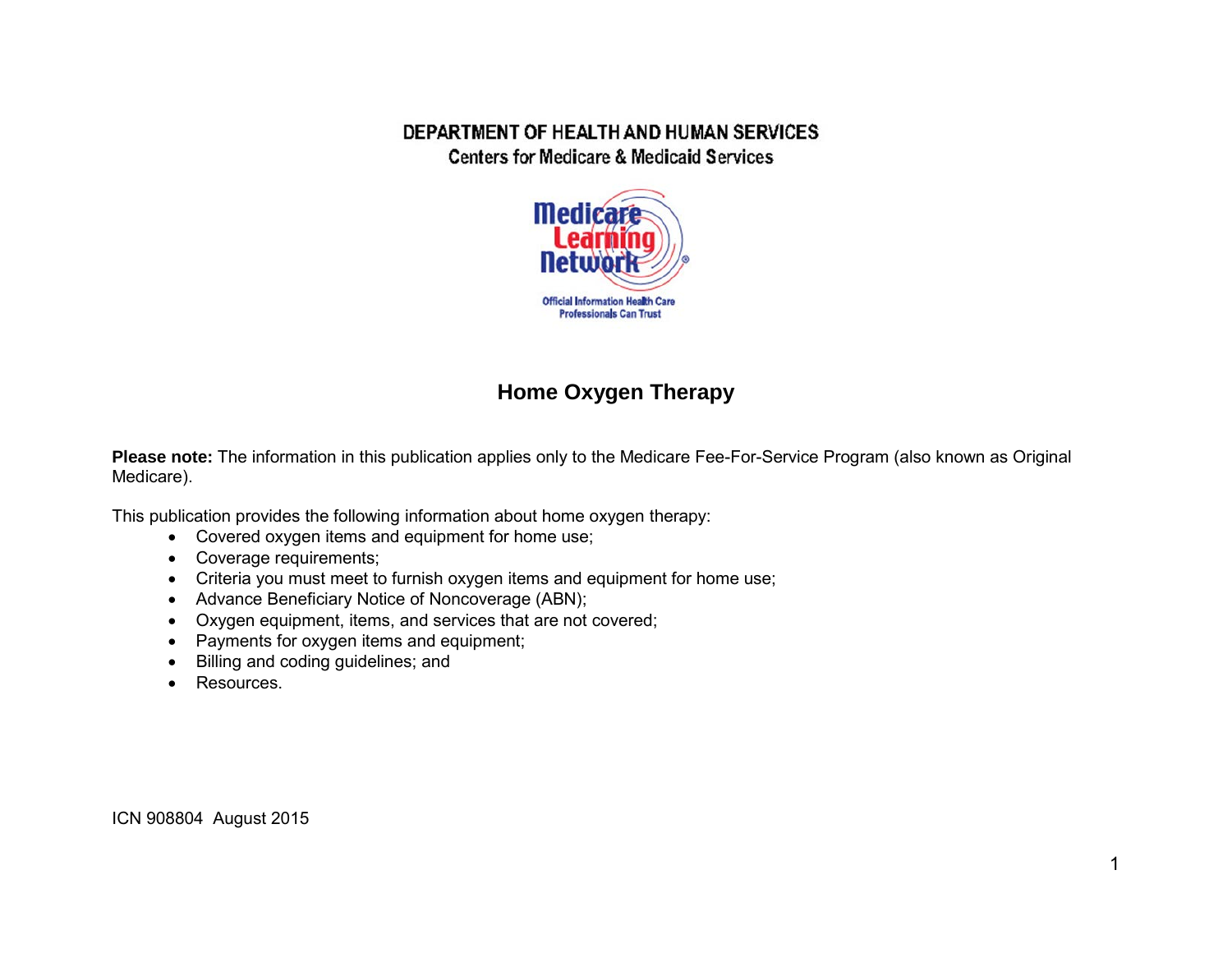# **COVERED OXYGEN ITEMS AND EQUIPMENT FOR HOME USE**

The following oxygen items and equipment for home use may be covered under the Medicare Program provided the reasonable and necessary requirements set out in the related Local Coverage Determination (LCD) and statutory payment policies discussed below are met:

- Systems for furnishing oxygen;
- Tubing and related supplies for the delivery of oxygen;
- Vessels for storing oxygen; and
- Oxygen contents.

# **COVERAGE REQUIREMENTS**

For home oxygen items and equipment to be covered under the Medicare Program, they must:

- Be eligible for a defined Medicare benefit category;
- Be reasonable and necessary for the diagnosis or treatment of illness or injury or to improve the functioning of a malformed body member;
- Be ordered by providers and furnished by suppliers who are enrolled in the Medicare Program; and
- Meet all other applicable Medicare statutory and regulatory requirements.

Reasonable and necessary oxygen items and equipment for home use must meet **all** of the following criteria:

- 1) The treating physician examined the patient and determined that he or she has one of the following conditions that might be expected to improve with oxygen therapy:
	- A severe lung disease. Examples include chronic obstructive pulmonary disease, diffuse interstitial lung disease (known or unknown etiology), cystic fibrosis, bronchiectasis, and widespread pulmonary neoplasm; or
	- Hypoxia-related symptoms or findings. Examples include pulmonary hypertension, recurring congestive heart failure due to cor pulmonale, erythrocytosis, impairment of cognitive process, nocturnal restlessness, and morning headache;
- 2) The treating physician or a qualified provider or supplier of laboratory services conducted the qualifying blood gas study. A qualified provider or supplier of laboratory services is:
	- Certified to conduct blood gas studies; or
	- A hospital certified to conduct blood gas studies;
- 3) The qualifying blood gas study value was obtained under the following conditions:
	- During an inpatient hospital stay Closest to, but no earlier than, 2 days prior to the hospital discharge date, with home oxygen therapy beginning immediately following discharge; or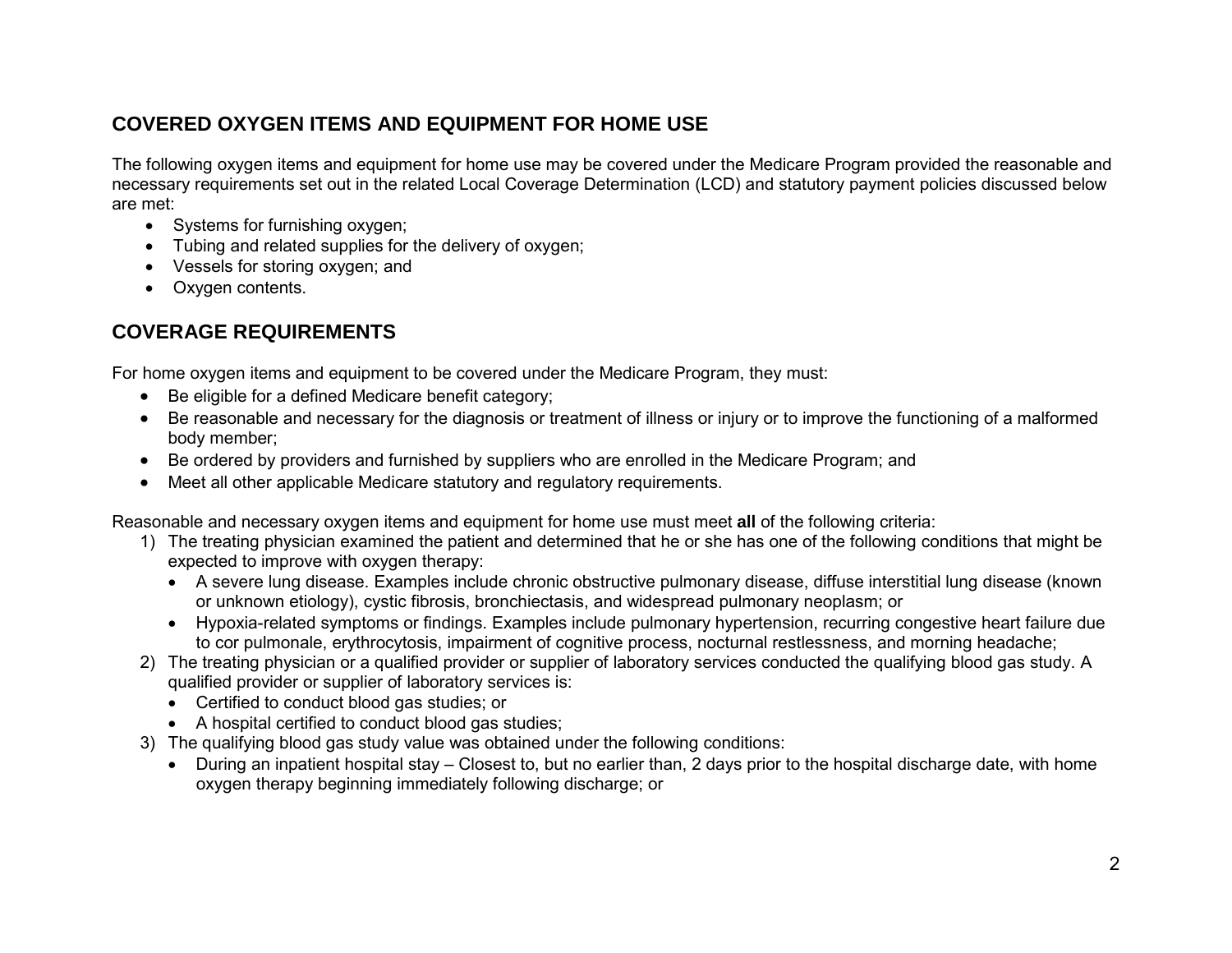- During an outpatient encounter Within 30 days of the date of Initial Certification while the patient is in a chronic stable state. A chronic stable state is when the patient is not in a period of acute illness or an exacerbation of his or her underlying disease;
- 4) The treating physician tried or considered alternative treatments and they were deemed clinically ineffective; and
- 5) For Initial Certifications, the patient's blood gas study (either an arterial blood gas or an oximetry test) values meet one of the following criteria:
	- Group I criteria:
		- o Patient on room air while at rest (awake) when tested:
			- Arterial oxygen saturation is at or below 88 percent; **or**
			- Arterial Partial Pressure of Oxygen (PO2) is at or below 55 mm Hg;
		- o Patient tested during exercise and, if during the day while at rest, arterial PO2 is at or above 56 mm Hg or an arterial oxygen saturation is at or above 89 percent:
			- Arterial PO2 is at or below 55 mm Hg or an arterial oxygen saturation is at or below 88 percent; **and**
			- Documented improvement of hypoxemia during exercise with oxygen;
		- o Patient tested during sleep and if arterial PO2 is at or above 56 mm Hg or an arterial oxygen saturation is at or above 89 percent while awake, additional testing must show:
			- Arterial PO2 is at or below 55 mm Hg or an arterial oxygen saturation is at or below 88 percent for at least 5 minutes taken during sleep; **or**
			- Decrease in arterial PO2 of more than 10 mm Hg or a decrease in arterial oxygen saturation more than 5 percent for at least 5 minutes associated with symptoms or signs more than 5 percent from baseline saturation for at least 5 minutes taken during sleep associated with symptoms or signs reasonably attributable to hypoxemia. Examples of symptoms include impairment of cognitive processes and (nocturnal restlessness or insomnia). Examples of signs include cor pulmonale, "P" pulmonale on electrocardiogram (EKG), documented pulmonary hypertension, and erythrocytosis reasonably attributable to hypoxemia;

Initial coverage of Group I home oxygen therapy is limited to 12 months or the treating physician-specified length of need for oxygen, whichever is shorter.

- Group II criteria. (Includes portable oxygen systems if the patient is mobile within the home and the qualifying blood gas study is performed at rest while awake or during exercise. Medicare will deny portable oxygen as not reasonable and necessary if the only qualifying blood gas study is performed during sleep.):
	- o Patient on room air at rest while awake when tested:
		- Arterial oxygen saturation of 89 percent at rest (awake); **or**
		- Arterial PO2 of 56-59 mm Hg; **and**
			- a. Dependent edema suggesting congestive heart failure; **or**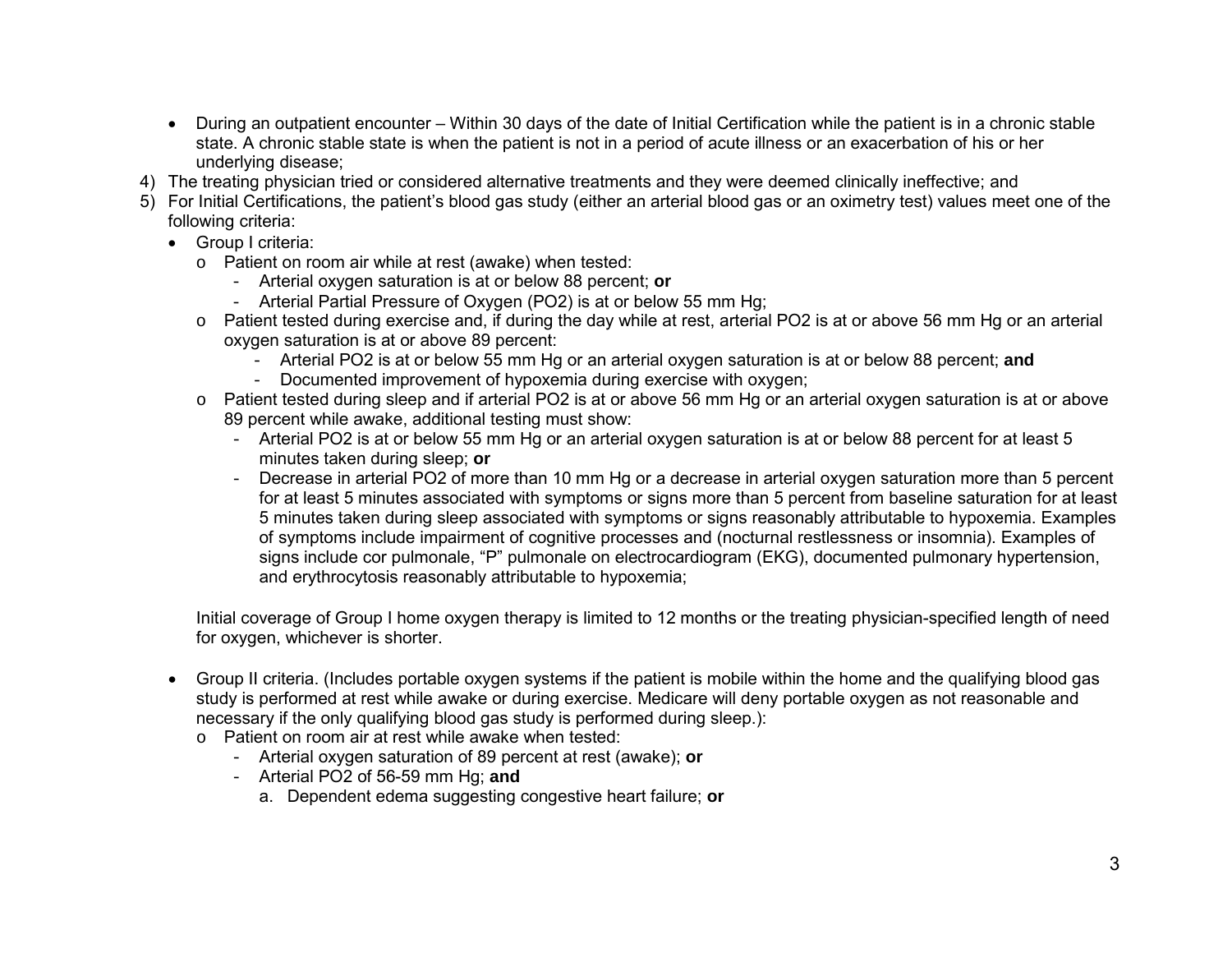- b. Pulmonary hypertension or cor pulmonale, determined by measurement of pulmonary artery pressure, gated blood pool scan, echocardiogram, or "P" pulmonale on EKG (P wave greater than 3 mm in standard leads II, III, or AVF); **or**
- c. Erythrocythemia with a hematocrit greater than 56 percent; or
- o Patient tested during exercise:
	- Arterial oxygen saturation of 89 percent; **or**
	- Arterial PO2 of 56-59 mm Hg; **and**
		- a. Dependent edema suggesting congestive heart failure;
		- b. Pulmonary hypertension or cor pulmonale, determined by measurement of pulmonary artery pressure, gated blood pool scan, echocardiogram, or "P" pulmonale on EKG (P wave greater than 3 mm in standard leads II, III, or AVF); **or**
		- c. Erythrocythemia with a hematocrit greater than 56 percent; or
- o Patient tested during sleep for at least 5 minutes:
	- Arterial oxygen saturation of 89 percent; **or**
	- Arterial PO2 of 56-59 mm Hg; **and**
		- a. Dependent edema suggesting congestive heart failure;
		- b. Pulmonary hypertension or cor pulmonale, determined by measurement of pulmonary artery pressure, gated blood pool scan, echocardiogram, or "P" pulmonale on EKG (P wave greater than 3 mm in standard leads II, III, or AVF); **or**
		- c. Erythrocythemia with a hematocrit greater than 56 percent; or

Initial coverage of Group II home oxygen therapy is limited to 3 months or the treating physician-specified length of need for oxygen, whichever is shorter.

- Group III criteria:
	- o Arterial oxygen saturation at or above 90 percent; **or**
	- o Arterial PO2 at or above 60 mm Hg.

Home oxygen items and equipment may be covered for patients who are enrolled subjects in the following clinical trials approved by the Centers for Medicare & Medicaid Services (CMS):

- Long term oxygen therapy Patients in this clinical trial sponsored by the National Heart, Lung, and Blood Institute, must have an arterial PO<sub>2</sub> from 56 to 65 mm Hg or an oxygen saturation at or above 89 percent; and
- Cluster headaches Patients in this clinical trial are treated for cluster headaches when they have had at least five very severe unilateral headache attacks lasting 15-180 minutes when untreated.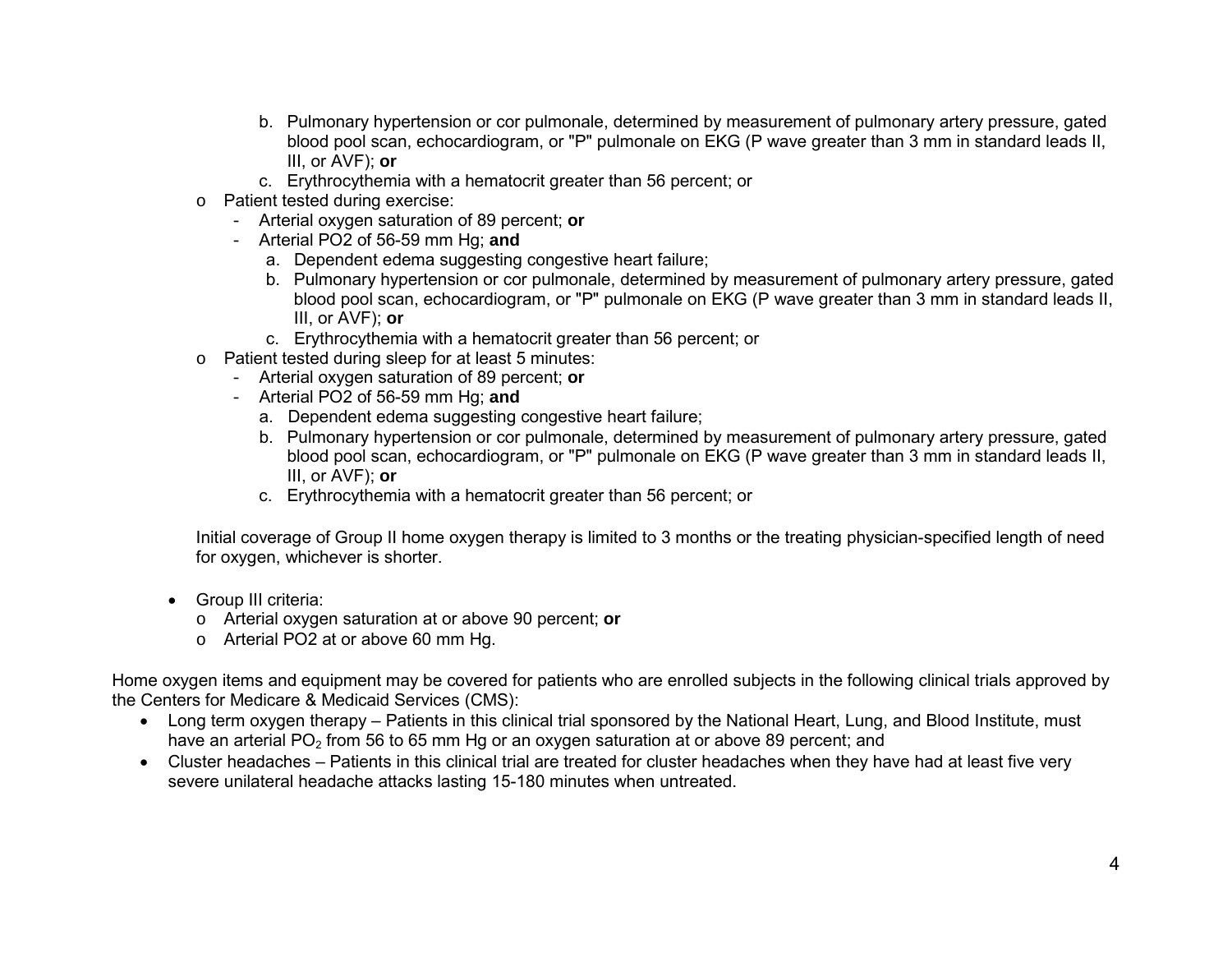#### **Required Face-to-Face Encounter**

As a condition for payment, the Affordable Care Act requires that one of the following treating practitioners perform a face-to-face examination with the patient:

- A physician (medical doctor, doctor of osteopathy, or doctor of podiatric medicine);
- A nurse practitioner (NP);
- A clinical nurse specialist (CNS); or
- A physician assistant (PA).

The following face-to-face encounter requirements must be met:

- The treating physician must perform an in-person examination with the patient on or before the date of the Written Order (Prescription) Prior to Delivery (WOPD) and within the 6 months prior to date of the WOPD. It must also be on or before the date of delivery for the item(s) prescribed (see the WOPD section on pages 6 and 7 for more information about the WOPD);
- The examination must document that the patient was evaluated and/or treated for a condition that supports the need for the order for item(s) of durable medical equipment (DME); and
- A new face-to-face examination must be performed each time you order a new prescription for one of the specified items.

Medicare requires a new prescription:

- For all claims for payment of purchases or initial rentals for items not originally covered (reimbursed) by Medicare Part B. Claims for items obtained outside of Medicare Part B (from another payer prior to Medicare participation, including Medicare Advantage plans) are considered new initial claims for Medicare payment purposes;
- When there is a change in the prescription for the accessory, supply, or drug;
- If an LCD requires periodic prescription renewal (such as a new prescription is required on a scheduled or periodic basis);
- When an item is replaced: and
- When the supplier changes.

### **Medical Record**

The medical record must:

- Contain sufficient documentation of the patient's medical condition to substantiate the need for oxygen therapy in the home, including the type and quantity ordered and frequency of use, and meet LCD requirements;
- Support the patient's continued need for both oxygen therapy in the home and use of oxygen equipment; and
- Substantiate information you provide on the Certificate for Medical Necessity, CMS-484 Oxygen (also known as the CMN for Oxygen).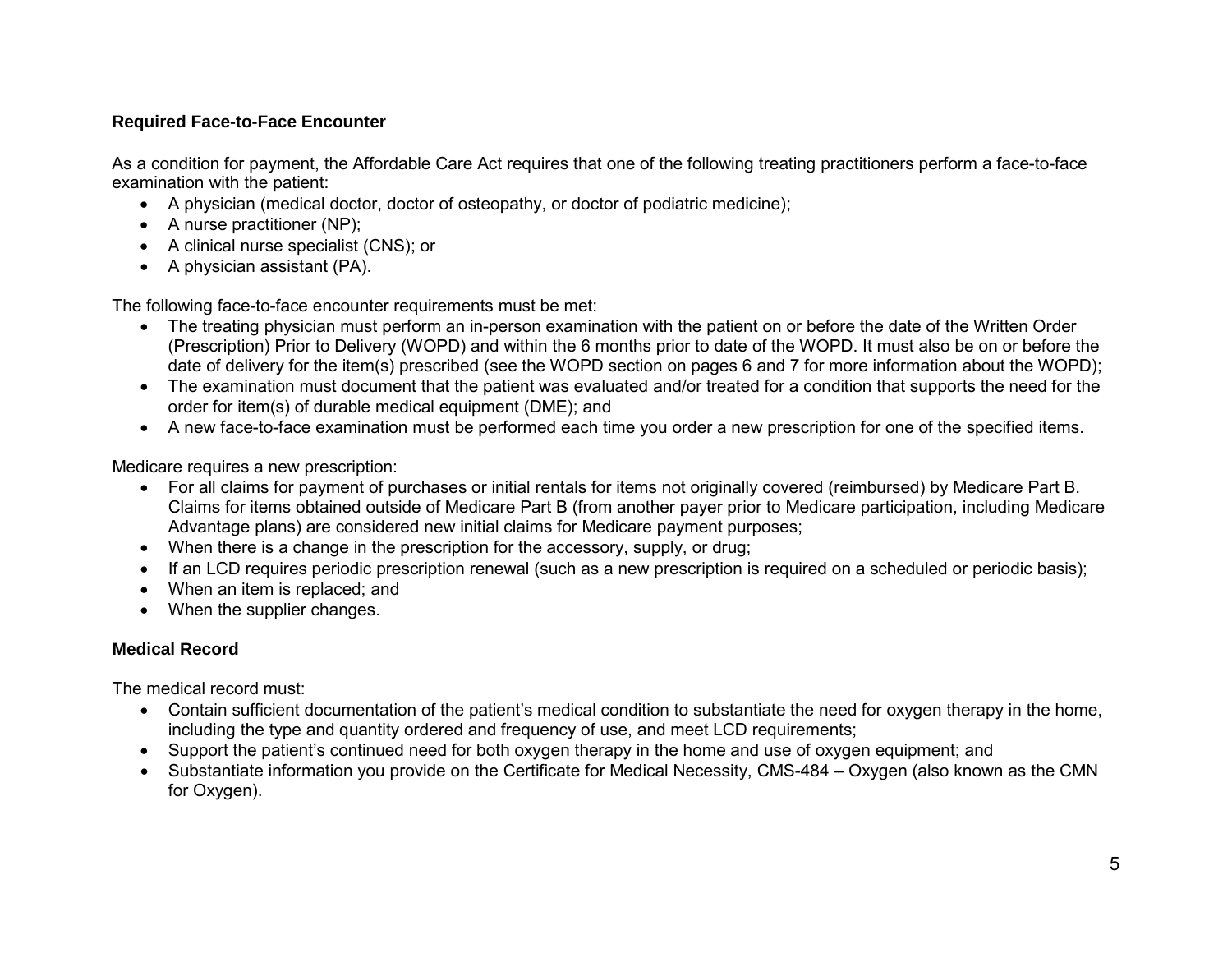You should include the following patient information in the medical record:

- Diagnosis;
- Duration of condition:
- Clinical course (worsening or improving);
- Prognosis;
- Results of the blood gas study, either printed data from the test or written in the notes;
- If portable oxygen is needed, an indication that he or she is mobile within the home;
- Nature and extent of functional limitations;
- Other therapeutic interventions and results;
- Past experience with related items; and
- Other pertinent information.

### **WOPD**

#### *Treating Physician Responsibilities – WOPD*

After the face-to-face encounter, the treating physician (physician, NP, CNS, or PA) must complete an electronic, photocopy, facsimile image, or hard copy WOPD, which is a standard Medicare Detailed Written Order. Documentation of the face-to-face examination and the WOPD must be in the Durable Medical Equipment, Prosthetics, Orthotics, and Supplies (DMEPOS) supplier's possession **before** the supplier delivers the oxygen items and equipment. The WOPD must include all of the following items:

- Patient's name;
- Physician's name;
- Date of the order and start date, if start date is different from date of the order;
- Detailed description of the item(s);
- The prescribing practitioner's National Provider Identifier (NPI);
- The signature of the ordering practitioner (the treating physician who performs the face-to-face examination does not need to be the prescriber of the order for the DME item. However, the prescriber must have knowledge and documentation of the face-to-face examination that was performed); and
- Signature date.

For any specified items furnished on a periodic basis, including drugs, the written order must also include:

- Items to be dispensed;
- Dosage or concentration, if applicable;
- Route of administration, if applicable;
- Frequency of use;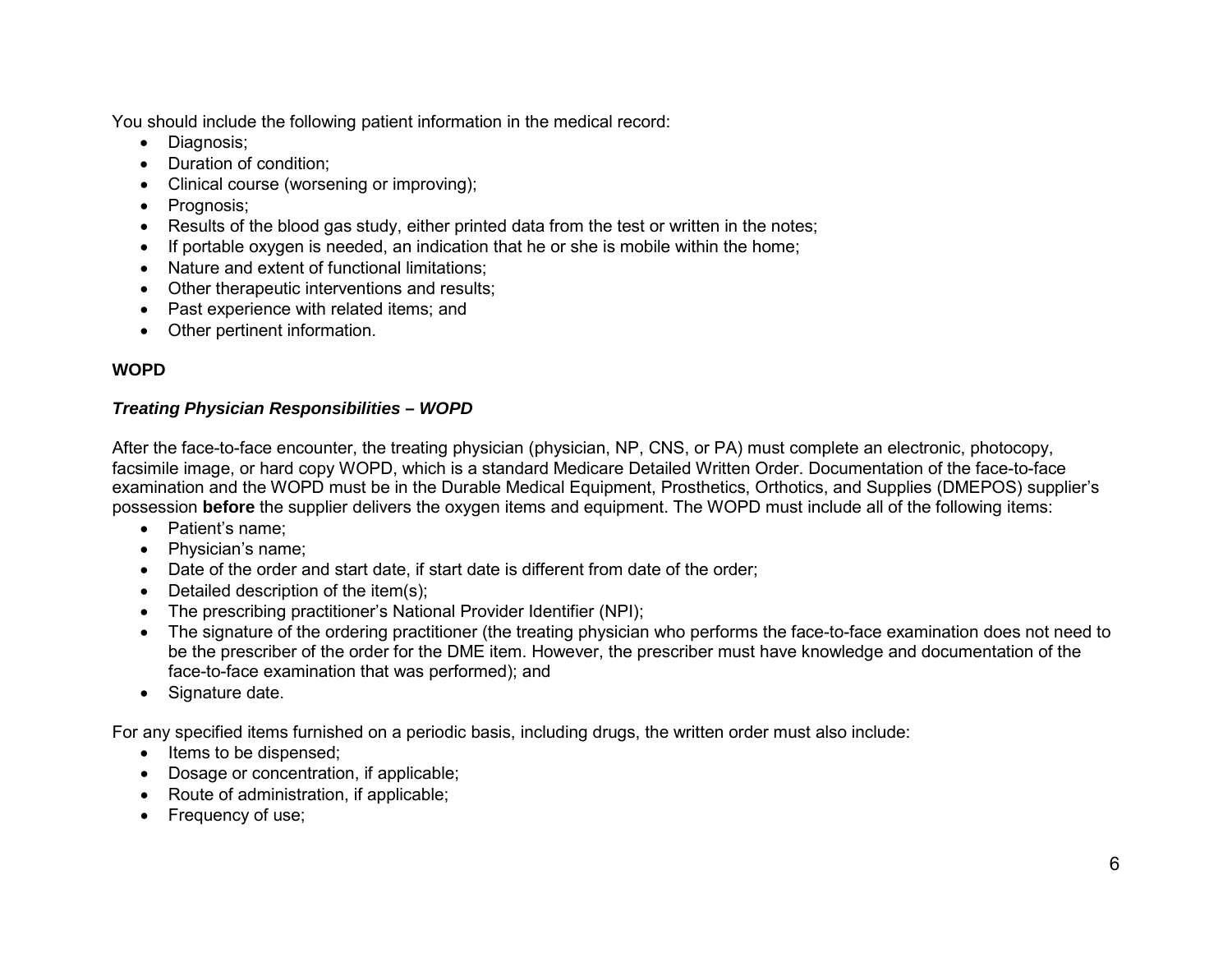- Duration of infusion, if applicable;
- Quantity to be dispensed; and
- Number of refills, if applicable.

An employee of the physician may complete the WOPD; however, the physician must review, sign, and date it.

A NP or CNS may complete, sign, and date the WOPD provided he or she:

- Is practicing independently of a physician;
- Is treating the patient for the condition for which the items are needed;
- Bills Medicare for other covered services using his or her own NPI; and
- Is permitted to perform the three items listed above in the State in which the services are furnished.

A PA may complete, sign, and date the WOPD provided he or she:

- Meets the definition of a PA as found in Section 1861(aa)(5)(A) of the Social Security Act;
- Is treating the patient for the condition for which he or she needs the items;
- Is practicing under the supervision of a medical doctor or a doctor of osteopathy;
- Has his or her own NPI: and
- Is permitted to perform services in accordance with State law.

The treating physician may complete a CMN for Oxygen in lieu of a WOPD provided it meets all of the requirements in this section.

#### *Supplier Responsibilities – WOPD*

The following responsibilities apply to suppliers:

- You must have documentation of both the face-to-face examination and the completed WOPD in your file prior to delivering oxygen items and equipment to a patient;
- You must indicate the date of receipt of both documentation of the face-to-face examination and the completed WOPD, which includes the physician's signature and signature date, with a date stamp or similar stamp (we recommend separately datestamping these documents to avoid any confusion on their receipt dates); and
- You must ensure that you maintain the WOPD or CMN for Oxygen in the medical record.

If you deliver oxygen items or equipment prior to receipt of the WOPD (even if a WOPD is subsequently obtained), payment will not be made for such items or equipment. If an unrelated supplier who has obtained a WOPD prior to delivery subsequently furnishes similar items or equipment, the items or equipment may be covered. You are responsible for obtaining and maintaining documentation which indicates that Medicare coverage criteria for oxygen items and equipment are met.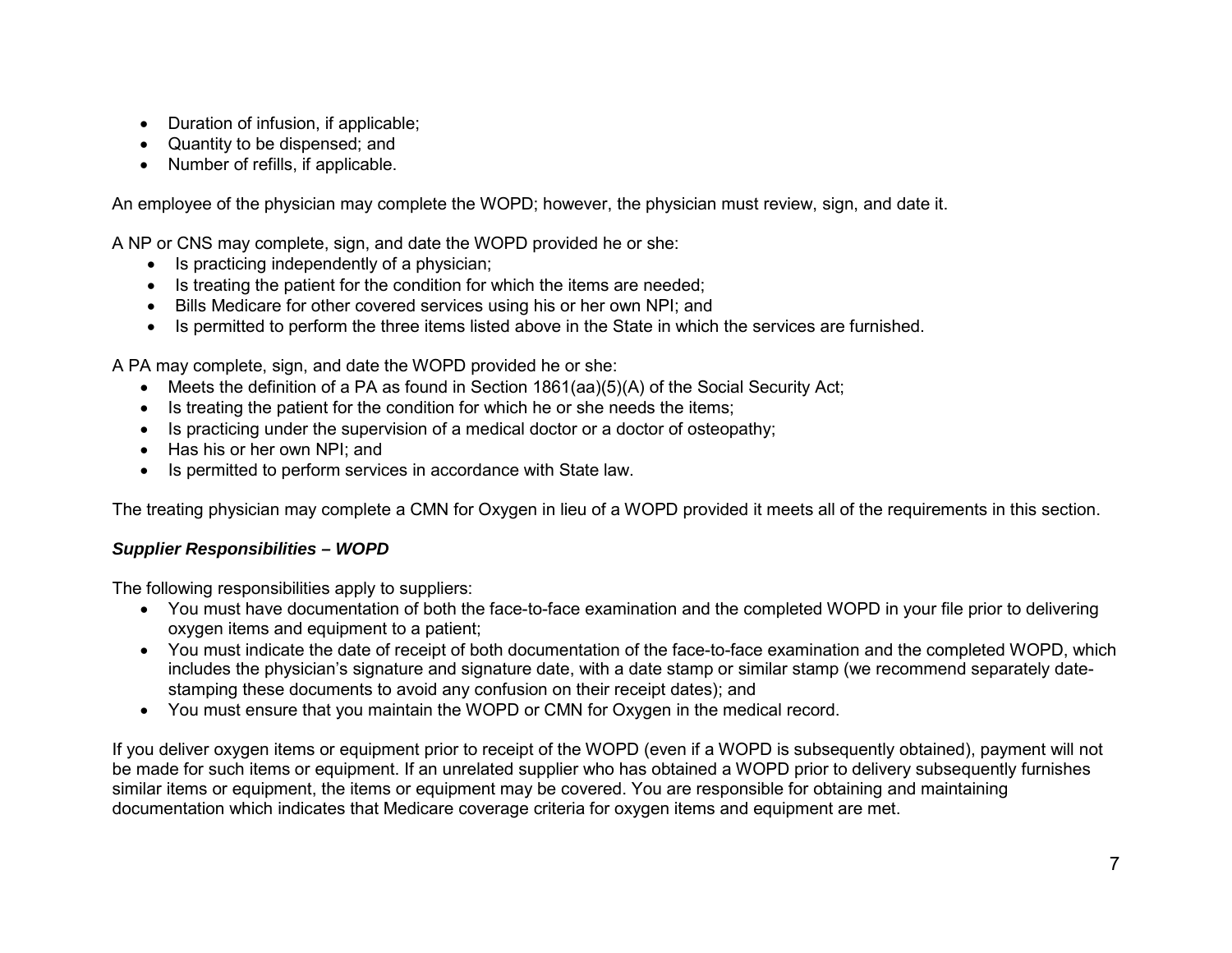#### **CMN for Oxygen**

The CMN for Oxygen is a form that is required to help document the medical necessity and other coverage criteria for oxygen. For payment to be made on a home oxygen claim, the information in the supplier's records or the patient's medical record that the ordering physician maintains must substantiate the information in the CMN.

You may submit the CMN for Oxygen electronically provided:

- It adheres to all privacy, security, and electronic signature rules and regulations published by CMS and the Department of Health and Human Services;
- It contains identical questions/wording, the same sequence, the same pagination, and identical instructions/definitions as those printed on the back of the hard copy form;
- The question sets are not combined; and
- You maintain a hard copy document on file.

You may not charge a fee for completing a CMN for Oxygen. Any costs associated with completing the form is considered a service to the patient and is included in the fee for service.

For more information about the CMN for Oxygen, refer to Chapter 5 of the "Medicare Program Integrity Manual" (Publication 100-08) located at<http://www.cms.gov/Regulations-and-Guidance/Guidance/Manuals/Downloads/pim83c05.pdf> on the CMS website. To access the CMN for Oxygen form, visit<http://www.cms.gov/Medicare/CMS-Forms/CMS-Forms/downloads/cms484.pdf> on the CMS website.

#### *Supplier Responsibilities – CMN for Oxygen*

The supplier completes Sections A and C of the CMN for Oxygen. You should include the following information in these sections:

- Patient, supplier, and treating physician identifying information;
- Procedure codes for items, accessories (transtracheal catheters, cannulas, tubing, mouthpieces, face tent, masks, oxygen conserving devices, oxygen tent, humidifiers, nebulizer for humidification, regulators, and stand/rack), and options ordered;
- Place of service and facility, as appropriate;
- Narrative description of the items, accessories, and options ordered such as the means of oxygen delivery (mask, nasal, cannula), specifics of varying flow rates, and noncontinuous use of oxygen;
- Your charge; and
- The fee schedule (FS) allowance.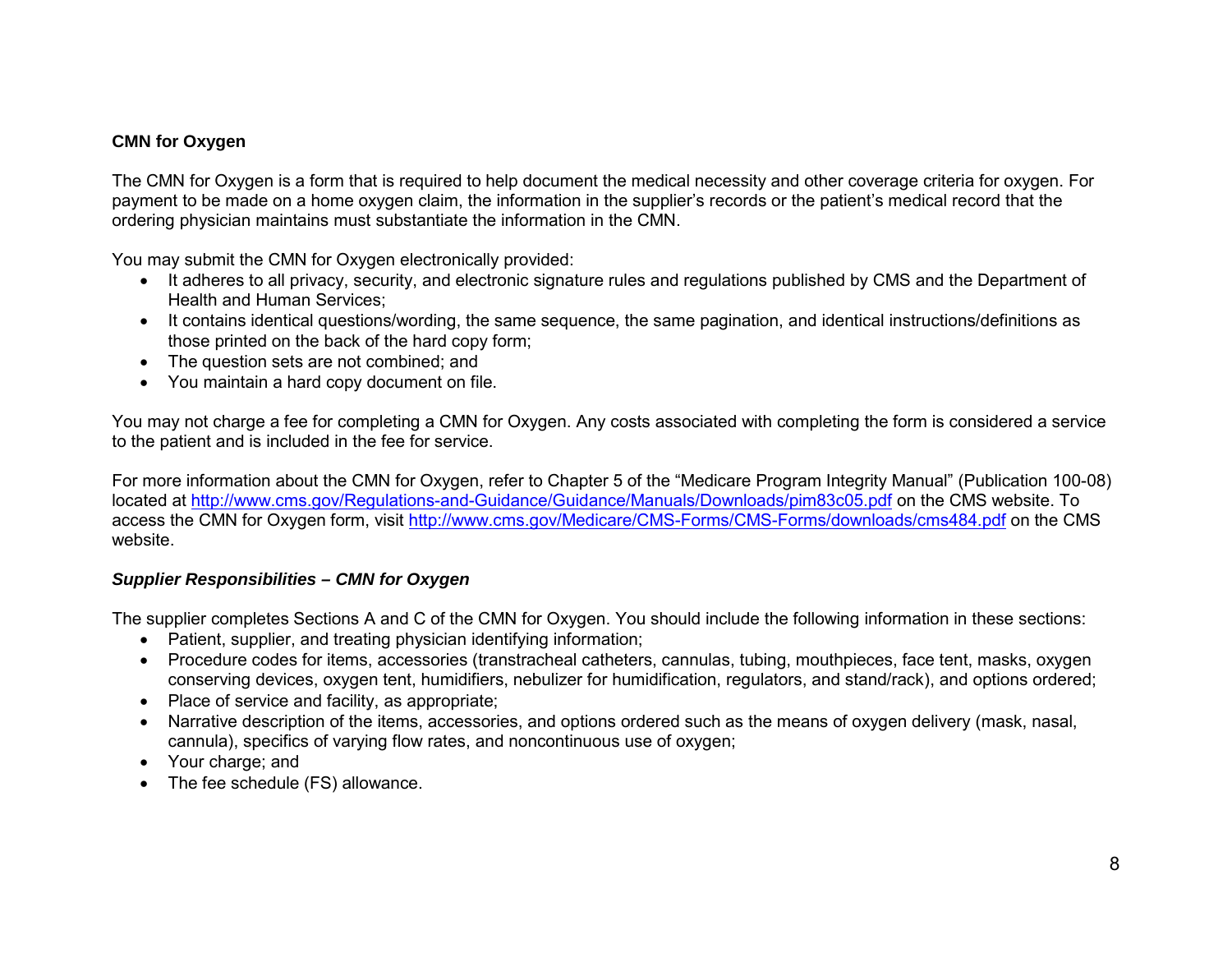Before you give the CMN for Oxygen to the treating physician, you must include information related to the last three bullets at the bottom of page 8. You are subject to a Civil Monetary Penalty (CMP) up to \$1,000 for each form that you distribute without this information. You may not complete Section B of the CMN for Oxygen and are subject to a CMP up to \$1,000 for each form that you complete and distribute with this information.

If a patient voluntarily or involuntarily enrolls in Fee-For-Service (FFS) Medicare and he or she began oxygen therapy while covered under a Medicare Health Maintenance Organization (HMO), you must obtain and submit the most recent blood gas study conducted under that plan.

If you wish, you may communicate the following information to the treating physician via a CMN cover letter:

- CMS or DME Medicare Administrative Contractor (MAC) regulation or policy changes;
- Brief descriptions of the items, accessories, and options ordered; and
- Changes in the patient's regimen.

#### *Treating Physician Responsibilities – CMN for Oxygen*

The treating physician, NP, CNS, PA, physician employee, or another clinician who is involved in the care of the patient (such as a nurse or respiratory therapist) may complete Section B of the CMN. If someone other than the physician or another practitioner who is permitted to sign orders completes Section B, that individual must enter his or her name, title, and employer at the end of Section B. The treating physician or practitioner must review the answers to ensure that they are correct and to make changes as needed.

You should include the following information in Section B:

- Estimated length of need for oxygen;
- The diagnosis code that represents the primary reason for ordering the item and additional codes that further describe the patient's medical need;
- Patient's clinical information; and
- The physician employee's or another clinician's identifying information, if he or she completes Section B.

If a physician employee or another clinician completes Section B, the treating physician must confirm the order by signing in Section D. Your signature must be hand written, a facsimile of an original signature, or an electronic signature (signature and date stamps are not acceptable). The Signature Date is when you sign and date Section D. It might not be the same as the Initial Date, which is either the specific date you give as the start of medical necessity or date of the order if a specific start date is not given. The date of the order is when you contact the supplier (for verbal orders) or the date entered (for written orders).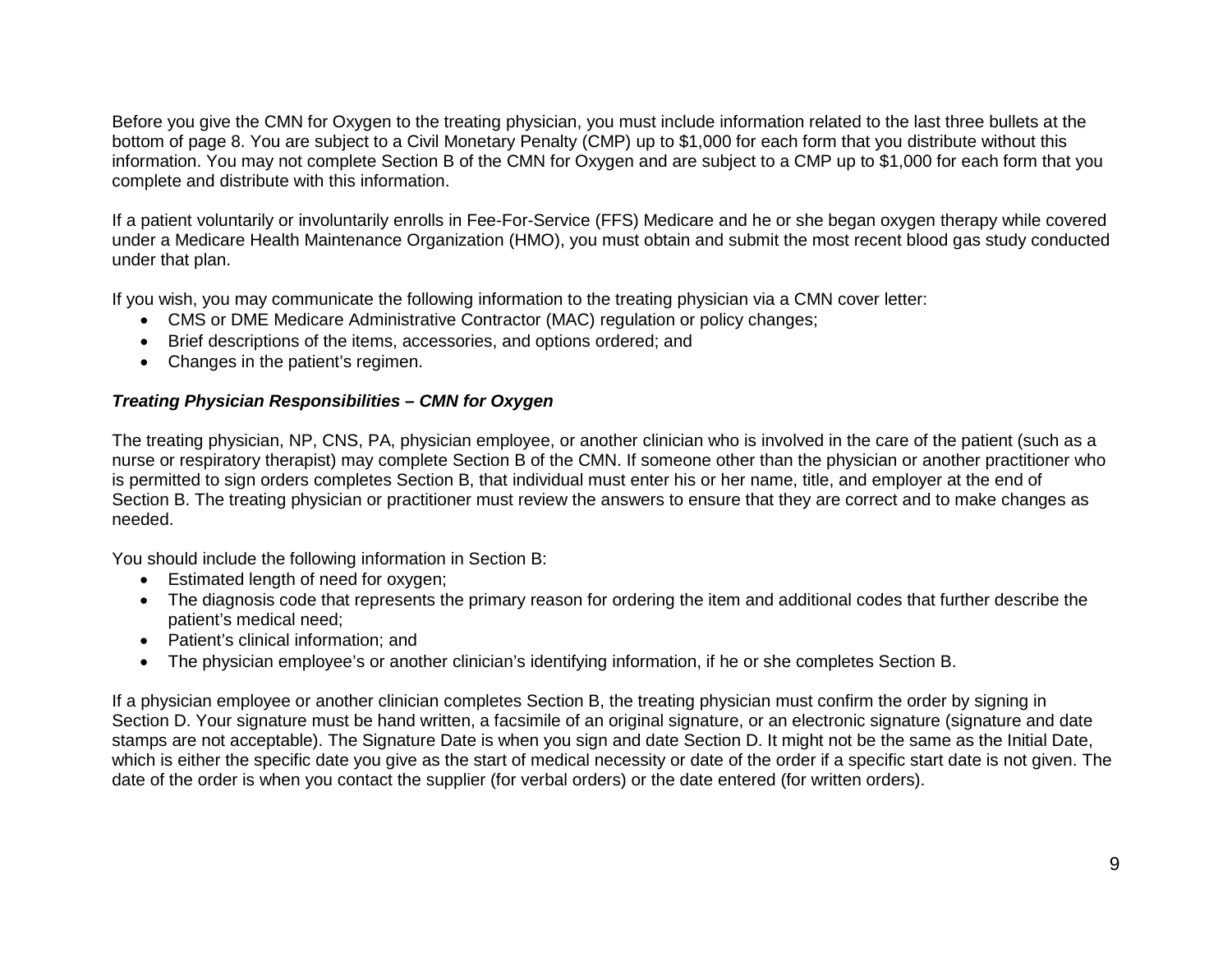For patients whose blood gas study values meet Group III criteria, you must provide additional documentation to justify the oxygen order, including a summary of other, more conservative therapy that did not relieve the patient's condition.

When the patient's condition and need for oxygen therapy change, a revised CMN for Oxygen should be submitted as soon as possible (see the Revised CMN section on page 13 for more information about submitting this form).

#### **Initial CMN for Oxygen**

The chart below provides the requirements for submitting an initial CMN for Oxygen.

| Submit Form |                                                                                                                                                                                                                                                                                         | <b>Blood Gas Study</b>                                                                                                                                                                                                   | <b>Physician Visit Requirements</b>                                                                                               |
|-------------|-----------------------------------------------------------------------------------------------------------------------------------------------------------------------------------------------------------------------------------------------------------------------------------------|--------------------------------------------------------------------------------------------------------------------------------------------------------------------------------------------------------------------------|-----------------------------------------------------------------------------------------------------------------------------------|
|             |                                                                                                                                                                                                                                                                                         | <b>Testing Requirements</b>                                                                                                                                                                                              |                                                                                                                                   |
| 1)          | With the initial claim for home oxygen<br>therapy, even if the patient was on<br>oxygen therapy prior to Medicare<br>eligibility or oxygen was initially<br>covered by a HMO.                                                                                                           | Provide most recent test results completed<br>within 30 days prior to the Initial Date.<br>An exception applies to the 30-day test<br>requirement: provide the most recent<br>qualifying test obtained while the patient | The patient must be seen and evaluated<br>by the treating physician within 30 days<br>prior to the date of Initial Certification. |
| 2)          | During the first 36 months of the rental<br>period, when a change in the patient's<br>condition causes a break-in-medical<br>necessity of at least 60 days plus<br>whatever days remain in the rental<br>month during which the oxygen need<br>ended (don't include breaks-in-billing). | was covered under the HMO.                                                                                                                                                                                               |                                                                                                                                   |
| 3)          | When equipment is replaced because<br>the reasonable useful lifetime (RUL)<br>was reached.                                                                                                                                                                                              | A repeat test is not required.<br>Provide most recent qualifying test results<br>and date completed. It does not have to be                                                                                              | A physician visit is not required.                                                                                                |
| 4)          | When equipment is replaced because<br>of a specific incident of damage<br>beyond repair (equipment is dropped<br>or broken, fire, flood) or item is lost or<br>stolen.                                                                                                                  | completed within 30 days prior to the Initial<br>Date. You may report testing results from<br>most recent prior CMN for Oxygen.                                                                                          |                                                                                                                                   |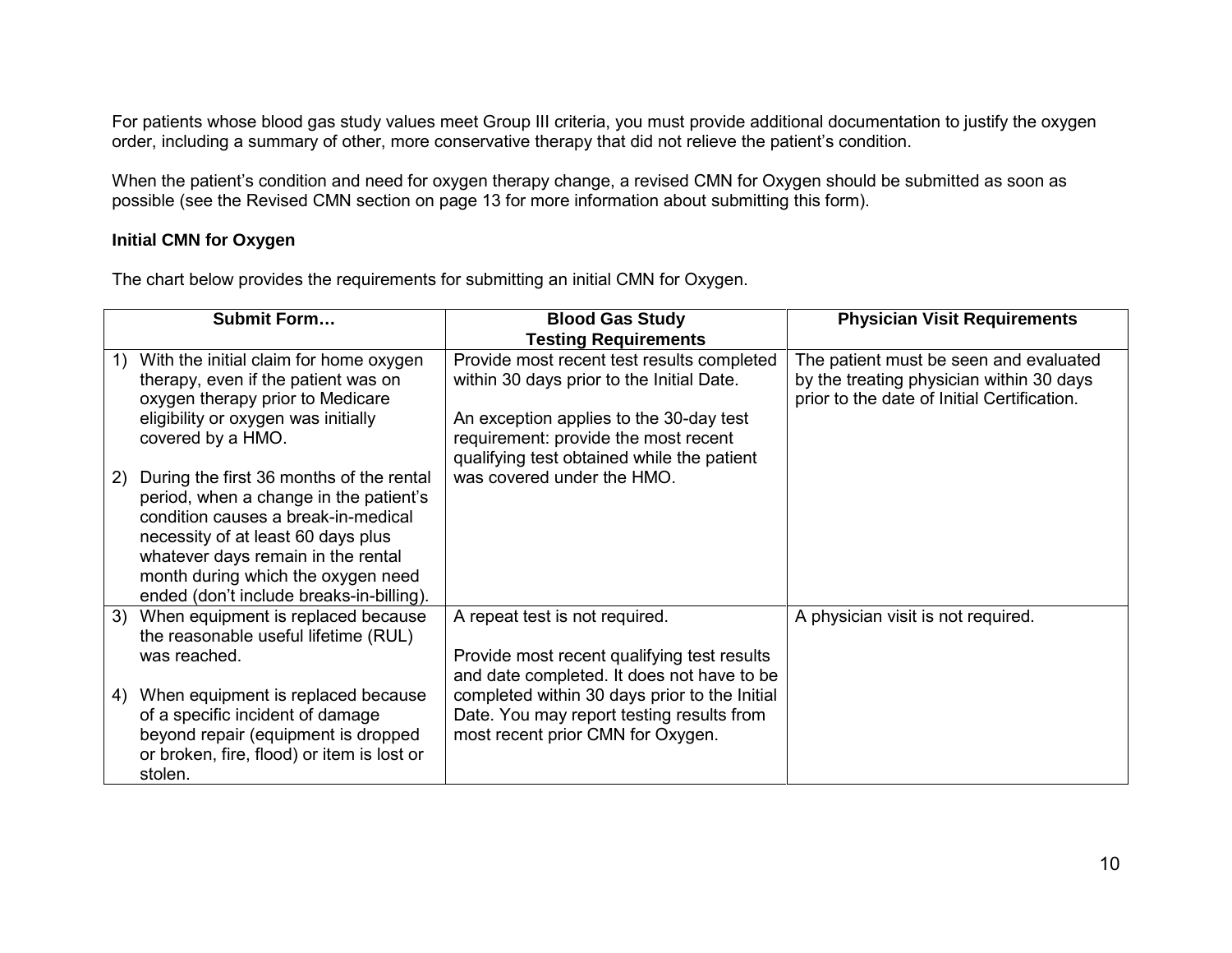# **Recertification CMN for Oxygen**

The chart below provides the requirements for submitting a recertification CMN for Oxygen.

| <b>Submit Form</b>                                                                                                                                                                                                                                                       | <b>Blood Gas Study</b>                                    | <b>Physician Visit Requirements</b>                                                                                                                                                                                                                                                               |
|--------------------------------------------------------------------------------------------------------------------------------------------------------------------------------------------------------------------------------------------------------------------------|-----------------------------------------------------------|---------------------------------------------------------------------------------------------------------------------------------------------------------------------------------------------------------------------------------------------------------------------------------------------------|
|                                                                                                                                                                                                                                                                          | <b>Testing Requirements</b>                               |                                                                                                                                                                                                                                                                                                   |
| Twelve months after Initial Certification<br>(with the 13th month's claim) for<br>patients whose blood gas study values<br>meet Group I criteria following Initial<br>Certification for situations 1) and<br>2) shown in the Initial CMN for Oxygen<br>chart on page 10. | Repeat test prior to the 13th month of<br>oxygen therapy. | The patient must be seen and re-evaluated<br>by the treating physician within 90 days prior<br>to date of any Recertification. For a home<br>health patient, the attending physician must<br>certify that retesting results establish<br>continuing medical necessity for home<br>oxygen therapy. |
| Include the following information:<br>Date of current oxygen order;<br>Name of the provider who<br>completed the most recent blood<br>gas study prior to recertification<br>date;<br>The patient's most recent qualifying<br>blood gas study values completed            |                                                           | Coverage will resume beginning on date of<br>encounter if:<br>Encounter occurs after the 90-day<br>window; and<br>The patient continues to use oxygen.<br>$\bullet$                                                                                                                               |
| prior to recertification date;<br>Estimated length of need for<br>oxygen; and<br>Details of current oxygen order.                                                                                                                                                        |                                                           |                                                                                                                                                                                                                                                                                                   |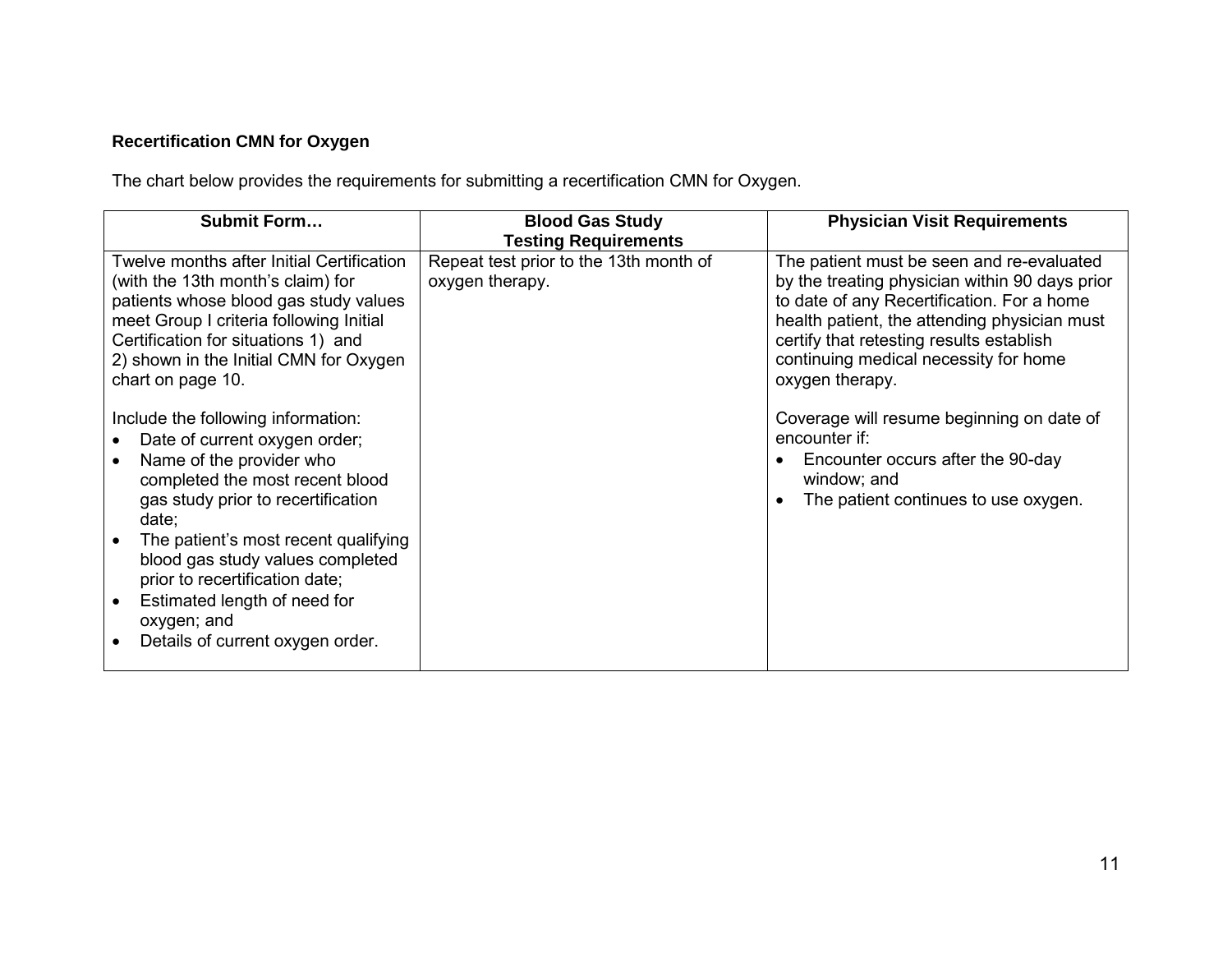| Submit Form                                                                                                                                                                                                                                                                                                                                                                                                                                                                                                                                                                                                                    | <b>Blood Gas Study</b>                                                                                                                                                                                                                                                                                                         | <b>Physician Visit Requirements</b>                                                                                                                                                                                                                                                                                                                                                                                                                                          |
|--------------------------------------------------------------------------------------------------------------------------------------------------------------------------------------------------------------------------------------------------------------------------------------------------------------------------------------------------------------------------------------------------------------------------------------------------------------------------------------------------------------------------------------------------------------------------------------------------------------------------------|--------------------------------------------------------------------------------------------------------------------------------------------------------------------------------------------------------------------------------------------------------------------------------------------------------------------------------|------------------------------------------------------------------------------------------------------------------------------------------------------------------------------------------------------------------------------------------------------------------------------------------------------------------------------------------------------------------------------------------------------------------------------------------------------------------------------|
|                                                                                                                                                                                                                                                                                                                                                                                                                                                                                                                                                                                                                                | <b>Testing Requirements</b>                                                                                                                                                                                                                                                                                                    |                                                                                                                                                                                                                                                                                                                                                                                                                                                                              |
| Three months after Initial Certification<br>(with the 4th month's claim) for patients<br>whose blood gas study values meet<br>Group II criteria following Initial<br>Certification for situation 1) shown in<br>the Initial CMN for Oxygen chart on<br>page 10.<br>Include the following information:<br>Date of current oxygen order;<br>Name of the provider who<br>completed the most recent blood<br>gas study prior to recertification<br>date;<br>The patient's most recent qualifying<br>blood gas study values completed<br>prior to recertification date;<br>Estimated length of need for<br>$\bullet$<br>oxygen; and | Repeat test between the 61st and 90th day<br>following Initial Certification.<br>If qualifying test is not completed between<br>the 61st and 90th day of home oxygen<br>therapy, coverage will resume on date of<br>test if:<br>Test results meet Group I or Group II<br>criteria; and<br>The patient continues to use oxygen. | The patient must be seen and re-evaluated<br>by the treating physician within 90 days prior<br>to date of any Recertification. For a home<br>health patient, the attending physician must<br>certify that retesting results establish<br>continuing medical necessity for home<br>oxygen therapy.<br>Coverage will resume beginning on date of<br>encounter if:<br>The encounter occurs after the 90-day<br>$\bullet$<br>window; and<br>The patient continues to use oxygen. |
| Details of current oxygen order.<br>When equipment is replaced following<br>Initial Certification for situations 3) and<br>4) shown in the Initial CMN for Oxygen<br>chart on page 10.<br>If you submit a Revised CMN for<br>Oxygen, you must ensure that the<br>requirements for a Recertification CMN<br>for Oxygen are also met.                                                                                                                                                                                                                                                                                            | A repeat test is not required. Provide most<br>recent qualifying test results and date<br>completed. The test does not have to be<br>completed within 30 days prior to the Initial<br>Date. May report testing results from most<br>recent prior CMN for Oxygen.                                                               | A physician visit is not required.                                                                                                                                                                                                                                                                                                                                                                                                                                           |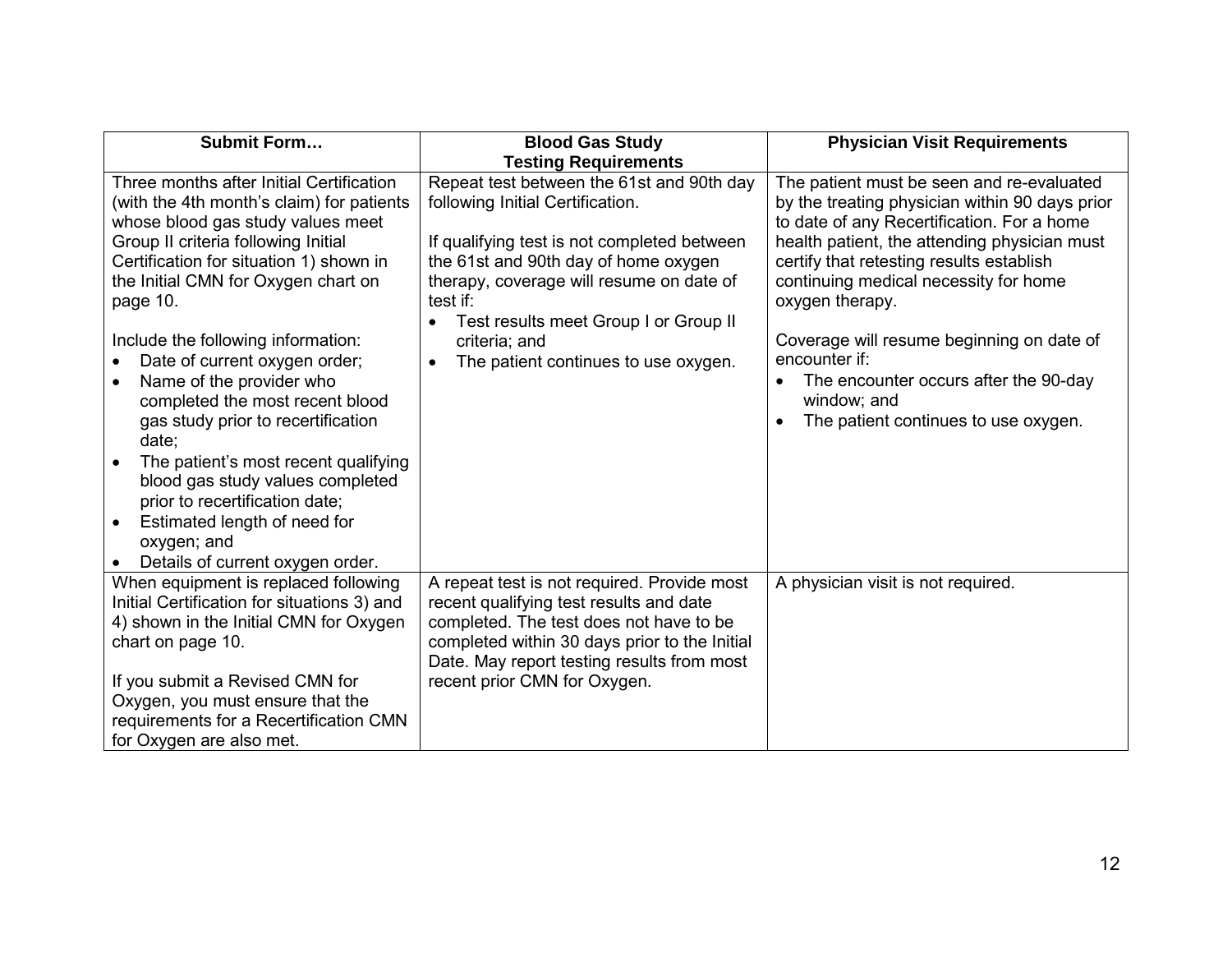# **Revised CMN for Oxygen**

The chart below provides the requirements for submitting a revised CMN for Oxygen.

| Submit Form                                                                                                                                                                                | <b>Blood Gas Study</b><br><b>Testing Requirements</b>                                                                                                                                                                                                   | <b>Physician Visit Requirements</b> |
|--------------------------------------------------------------------------------------------------------------------------------------------------------------------------------------------|---------------------------------------------------------------------------------------------------------------------------------------------------------------------------------------------------------------------------------------------------------|-------------------------------------|
| When the prescribed maximum flow rate<br>changes from one of the following categories to<br>another:<br>a) Less than 1 liter per minute (LPM);<br>b) 1-4 LPM; or<br>c) Greater than 4 LPM. | Test must be the most recent study<br>completed within 30 days prior to the Initial<br>Date.                                                                                                                                                            | A physician visit is not required.  |
| When the length of need expires, if the physician<br>specified less than lifetime length of need on the<br>most recent CMN.                                                                |                                                                                                                                                                                                                                                         |                                     |
| When a portable oxygen system is added<br>subsequent to Initial Certification of a stationary<br>system.                                                                                   | A repeat test is not required unless the<br>initial qualifying test was completed during<br>sleep, in which case a repeat test must be<br>completed while patient is at rest (awake)<br>or during exercise within 30 days prior to<br>the Revised Date. | A physician visit is not required.  |
| When a stationary system is added subsequent<br>to Initial Certification of a portable system.                                                                                             | A test is not required.                                                                                                                                                                                                                                 | A physician visit is not required.  |
| When there is a new treating physician, and the<br>oxygen order remains the same or when there is<br>a new supplier who does not have the prior<br>CMN for Oxygen.                         | A test is not required.                                                                                                                                                                                                                                 | A physician visit is not required.  |
| You do not have to submit form with the claim.                                                                                                                                             |                                                                                                                                                                                                                                                         |                                     |
| If indications for a Revised CMN for Oxygen are<br>met at the same time a Recertification CMN for<br>Oxygen is due, submit a Recertification CMN for<br>Oxygen.                            |                                                                                                                                                                                                                                                         |                                     |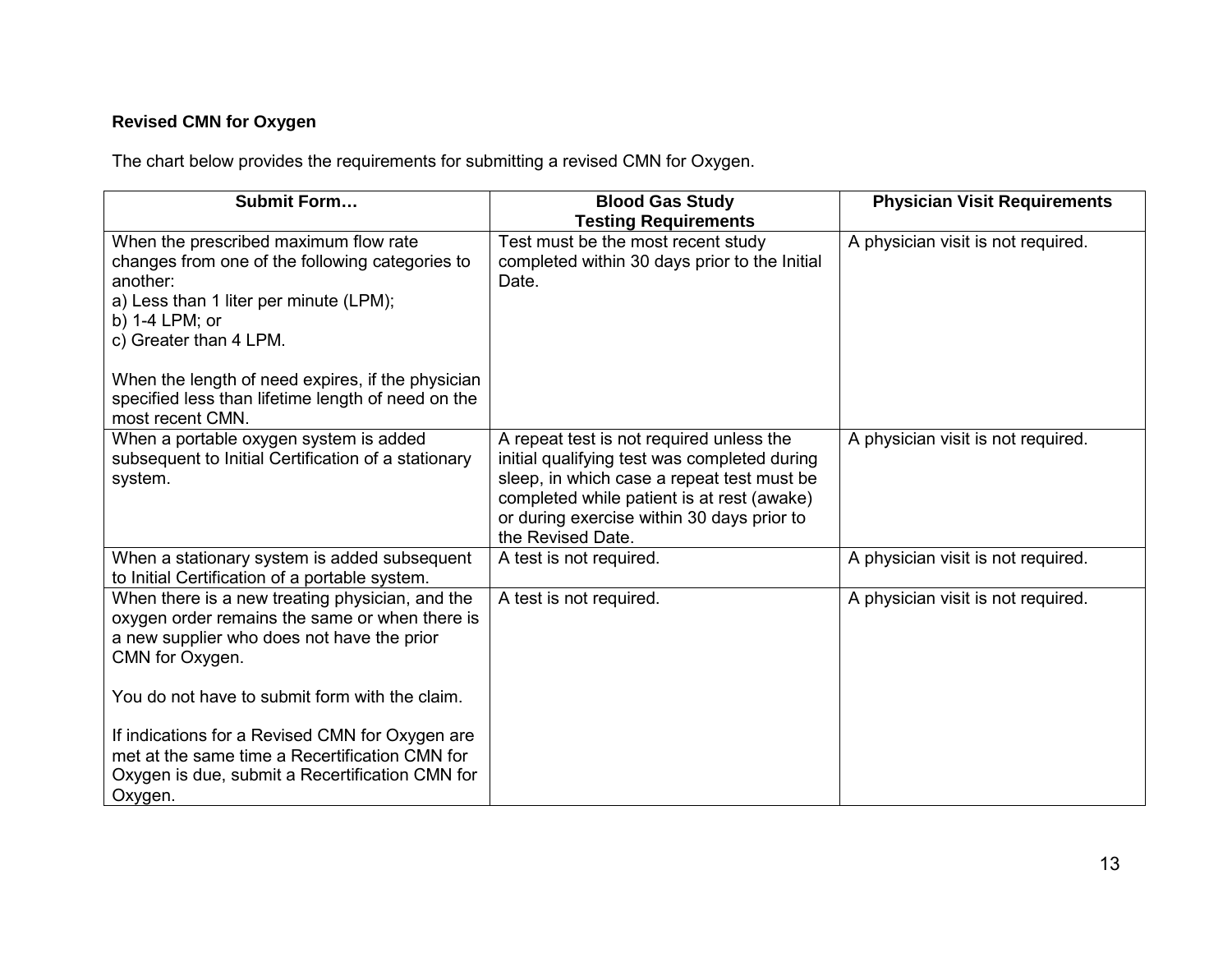#### **CRITERIA YOU MUST MEET TO FURNISH OXYGEN ITEMS AND EQUIPMENT FOR HOME USE**

The chart below provides the criteria suppliers must meet to furnish oxygen items and equipment for home use during the initial 36 months, months 37-60, and months 61 and after.

|                  | <b>Initial 36 Months</b>                                                                                                                                                                                                                                                                                                                                                                                                                                                                                                                                                                                                                                                                                                                                                                                                                                                                                                                                             | <b>Months 37-60</b>                                                                                                                                                                                                                                                                                                                                                                                                                                                                                                                                                                                                                                                                                                                                                                                                                                                                      | <b>Months 61 and After</b>                                                                                                                                                                                                                                                                                                                                                                                                                                                                                                                                                                                                                                                                                                                                                                                                                                        |
|------------------|----------------------------------------------------------------------------------------------------------------------------------------------------------------------------------------------------------------------------------------------------------------------------------------------------------------------------------------------------------------------------------------------------------------------------------------------------------------------------------------------------------------------------------------------------------------------------------------------------------------------------------------------------------------------------------------------------------------------------------------------------------------------------------------------------------------------------------------------------------------------------------------------------------------------------------------------------------------------|------------------------------------------------------------------------------------------------------------------------------------------------------------------------------------------------------------------------------------------------------------------------------------------------------------------------------------------------------------------------------------------------------------------------------------------------------------------------------------------------------------------------------------------------------------------------------------------------------------------------------------------------------------------------------------------------------------------------------------------------------------------------------------------------------------------------------------------------------------------------------------------|-------------------------------------------------------------------------------------------------------------------------------------------------------------------------------------------------------------------------------------------------------------------------------------------------------------------------------------------------------------------------------------------------------------------------------------------------------------------------------------------------------------------------------------------------------------------------------------------------------------------------------------------------------------------------------------------------------------------------------------------------------------------------------------------------------------------------------------------------------------------|
| <b>Equipment</b> | If you furnish oxygen equipment and<br>$\bullet$<br>related items and services for the<br>first month, you must continue to<br>furnish any necessary oxygen<br>equipment and all related items and<br>services through the 36-month rental<br>period, unless one of the following<br>exceptions is met:<br>The patient relocates temporarily<br>$\circ$<br>or permanently outside the<br>supplier's service area;<br>The patient elects to obtain<br>$\circ$<br>oxygen equipment from a<br>different supplier;<br>The item becomes subject to<br>$\circ$<br>competitive bidding; or<br>Certain exceptions granted by<br>$\circ$<br>CMS or the DME MAC (for<br>example, in emergency<br>situations);<br>Reimbursement for oxygen<br>$\bullet$<br>equipment is limited to 36 monthly<br>rental payments. Payment for<br>accessories (such as cannulas and<br>tubing), delivery, back-up equipment,<br>maintenance, and repairs is included<br>in the rental allowance; | No further payment for oxygen<br>$\bullet$<br>equipment will be made during<br>the 5-year RUL after 36 rental<br>payments are made. If use of<br>portable oxygen begins after<br>use of stationary equipment<br>begins, portable oxygen<br>equipment payment can<br>continue until 36 rental<br>payments are made for the<br>portable equipment;<br>If you furnish equipment,<br>$\bullet$<br>accessories, contents (if<br>applicable), maintenance, and<br>repair of oxygen equipment<br>during the 36th rental month,<br>you must continue to furnish<br>such during the 5-year RUL of<br>the equipment;<br>If you furnish different oxygen<br>equipment/modalities, refer to<br>the criteria in the Initial 36<br>Months column as such criteria<br>remains in effect;<br>A new 36-month rental period<br>$\bullet$<br>can begin only if there is a<br>specific incident of damage to | At any time after the end of the<br>$\bullet$<br>RUL for oxygen equipment, the<br>patient may elect to receive<br>new equipment. A new 36-<br>month rental period will begin;<br>If the patient does not elect to<br>receive new equipment after<br>the end of the 5-year RUL and<br>you retain title to the<br>equipment, refer to criteria in<br>the Months 37-60 column as<br>such criteria remains in effect.<br>No separate payment will be<br>made for accessories or<br>repairs. Payment will continue<br>for oxygen contents if the<br>patient used gaseous or liquid<br>oxygen equipment during the<br>36th rental month;<br>If the patient does not elect to<br>receive new equipment after<br>the end of the 5-year RUL and<br>you transfer title of equipment<br>to the patient, Medicare does<br>not cover accessories,<br>maintenance, and repairs. |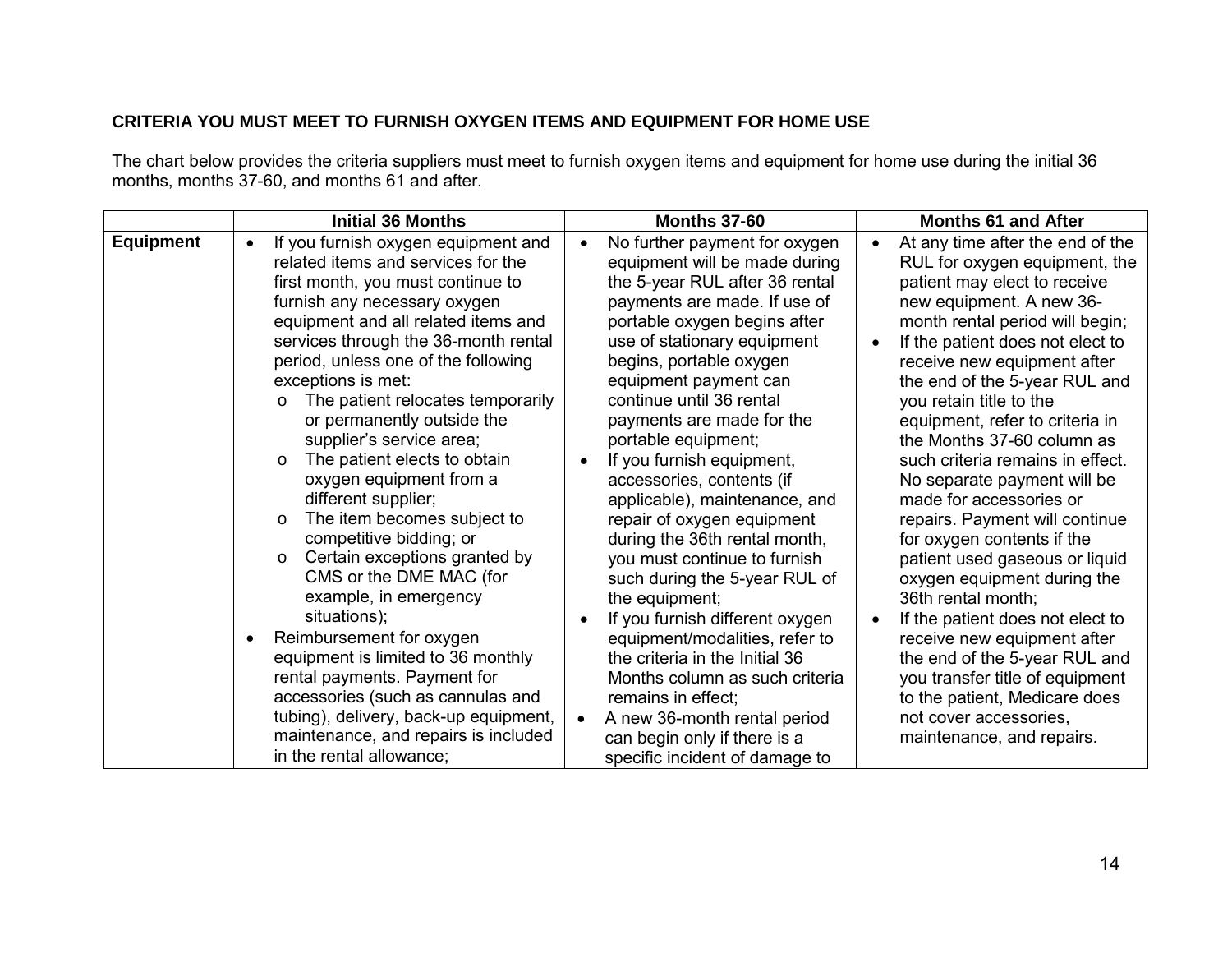|                  | <b>Initial 36 Months</b>                                                                                                                                                                                                                                                                                                                                                                                                                                                                                                                                                                                                                                                                                                                                                                                                                                                                                                                                                                                                                                                                                                                                                                                    | <b>Months 37-60</b>                                                                                                                                                                                                                                                                                                                                                                                                                                                                                                                                                                                                                                                                                                                                 | <b>Months 61 and After</b>                                                                                                                                                                                                                                                                                                                                             |
|------------------|-------------------------------------------------------------------------------------------------------------------------------------------------------------------------------------------------------------------------------------------------------------------------------------------------------------------------------------------------------------------------------------------------------------------------------------------------------------------------------------------------------------------------------------------------------------------------------------------------------------------------------------------------------------------------------------------------------------------------------------------------------------------------------------------------------------------------------------------------------------------------------------------------------------------------------------------------------------------------------------------------------------------------------------------------------------------------------------------------------------------------------------------------------------------------------------------------------------|-----------------------------------------------------------------------------------------------------------------------------------------------------------------------------------------------------------------------------------------------------------------------------------------------------------------------------------------------------------------------------------------------------------------------------------------------------------------------------------------------------------------------------------------------------------------------------------------------------------------------------------------------------------------------------------------------------------------------------------------------------|------------------------------------------------------------------------------------------------------------------------------------------------------------------------------------------------------------------------------------------------------------------------------------------------------------------------------------------------------------------------|
| <b>Equipment</b> | Payment for stationary equipment is<br>$\bullet$<br>increased for patients who require<br>greater than 4 LPM of oxygen flow<br>and is decreased for patients who<br>require less than 1 LPM. Payment<br>will be made for the stationary<br>system at the higher allowance for<br>patients who qualify for greater than<br>4 LPM of oxygen and also meet<br>requirements for portable oxygen;<br>however, payment for the portable<br>system will not be made;<br>The RUL for stationary and/or<br>portable equipment begins on initial<br>date of service (DOS) on claim and<br>does not take into account<br>exchanges of equipment, new<br>suppliers, or changes of modality<br>(concentrator, gaseous, liquid);<br>A new 36-month rental period can<br>$\bullet$<br>begin only in the following<br>situations:<br>A break-in-need, which occurs if<br>$\circ$<br>need/use of oxygen ends for<br>more than 60 days plus the<br>remainder of the rental month of<br>discontinuation and new medical<br>necessity is established; or<br>A specific incident of damage to<br>$\circ$<br>oxygen equipment beyond<br>repair (equipment is dropped or<br>broken, fire, flood) or the item is<br>lost or stolen; | oxygen equipment beyond<br>repair (equipment is dropped or<br>broken, fire, flood) or item is lost<br>or stolen; and<br>A new 36-month rental period<br>$\bullet$<br>does not begin in the following<br>situations:<br>Replacing equipment due to<br>$\circ$<br>malfunction, wear and tear,<br>routine maintenance, or<br>repair;<br><b>Providing different</b><br>$\circ$<br>equipment based on a<br>physician order or a patient<br>request for an upgrade;<br>Break-in-need, which occurs<br>$\circ$<br>if need/use of oxygen ends<br>for more than 60 days plus<br>the remainder of the rental<br>month of discontinuation and<br>new medical necessity is<br>established;<br>Break-in-billing; or<br>$\circ$<br>Changing suppliers.<br>$\circ$ | Payment will be made<br>separately for oxygen contents<br>for patient-owned gaseous or<br>liquid systems; and<br>If the patient enters Medicare<br>FFS with patient-owned<br>equipment, Medicare does not<br>cover accessories, maintenance,<br>and repairs. Payment will be<br>made separately for oxygen<br>contents for patient-owned<br>gaseous or liquid systems. |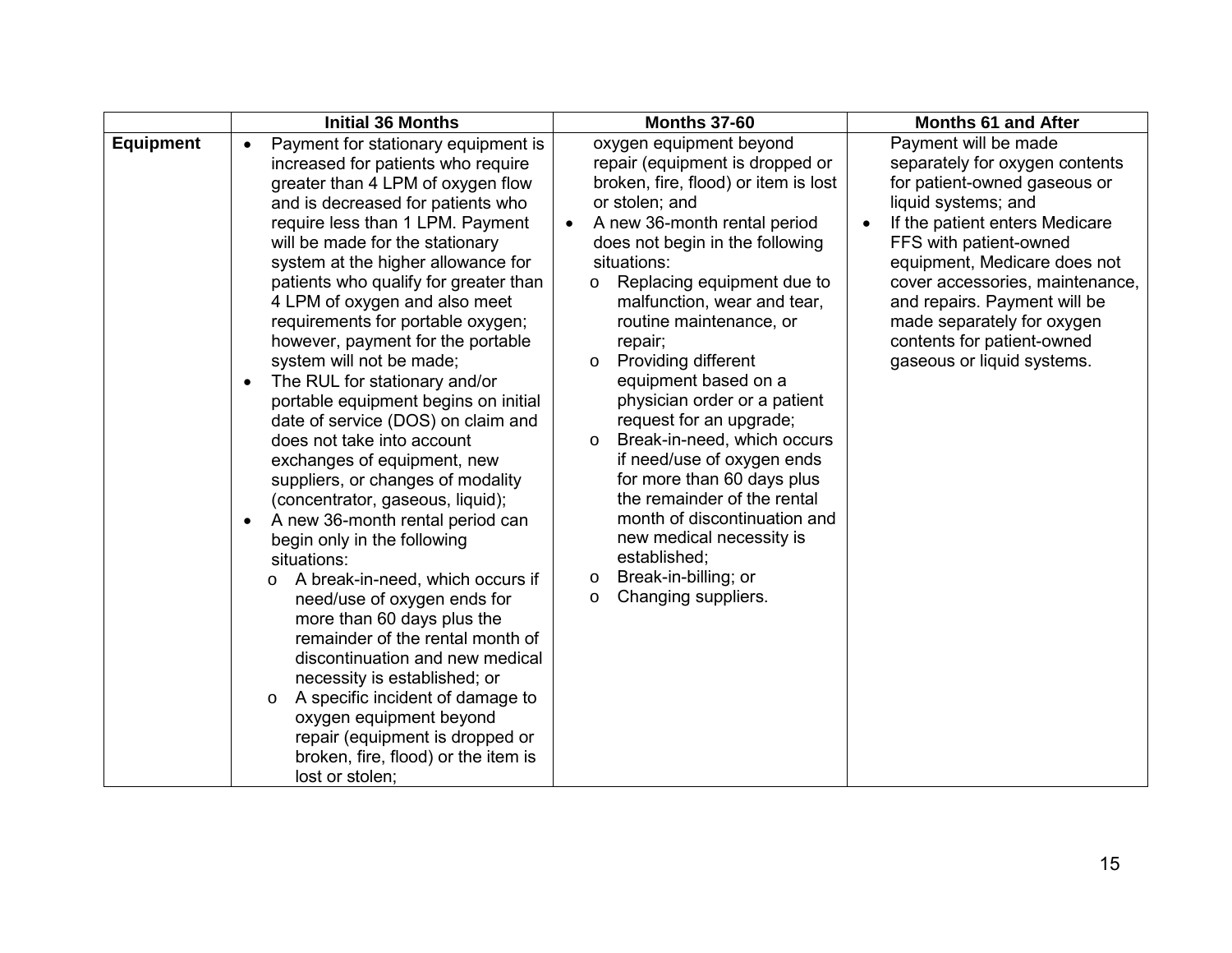|                  | <b>Initial 36 Months</b>                  | <b>Months 37-60</b> | <b>Months 61 and After</b> |
|------------------|-------------------------------------------|---------------------|----------------------------|
| <b>Equipment</b> | A new 36-month rental period<br>$\bullet$ |                     |                            |
|                  | does not begin in the following           |                     |                            |
|                  | situations:                               |                     |                            |
|                  | Replacing equipment due to<br>O           |                     |                            |
|                  | malfunction, wear and tear,               |                     |                            |
|                  | routine maintenance, or                   |                     |                            |
|                  | repair;                                   |                     |                            |
|                  | Providing different equipment<br>$\circ$  |                     |                            |
|                  | based on a physician order or             |                     |                            |
|                  | a patient request for an                  |                     |                            |
|                  | upgrade;                                  |                     |                            |
|                  | Break-in-need less than 60<br>$\circ$     |                     |                            |
|                  | days plus the days remaining              |                     |                            |
|                  | in the month of                           |                     |                            |
|                  | discontinuation (payment                  |                     |                            |
|                  | resumes where it left off);               |                     |                            |
|                  | Break-in-billing, which occurs<br>$\circ$ |                     |                            |
|                  | when there is a break in                  |                     |                            |
|                  | billing/Part B payment without            |                     |                            |
|                  | a break-in-medical necessity              |                     |                            |
|                  | when the patient:                         |                     |                            |
|                  | Enters a hospital or skilled              |                     |                            |
|                  | nursing facility;                         |                     |                            |
|                  | Joins a Medicare HMO;                     |                     |                            |
|                  | Returns home; or                          |                     |                            |
|                  | Rejoins Medicare FFS;                     |                     |                            |
|                  | Changing suppliers; and<br>$\circ$        |                     |                            |
|                  | You cannot furnish different<br>$\bullet$ |                     |                            |
|                  | oxygen equipment/modalities               |                     |                            |
|                  | (concentrator [stationary or              |                     |                            |
|                  | portable], gaseous, liquid,               |                     |                            |
|                  | transfilling equipment) unless            |                     |                            |
|                  | one of the following                      |                     |                            |
|                  | requirements is met:                      |                     |                            |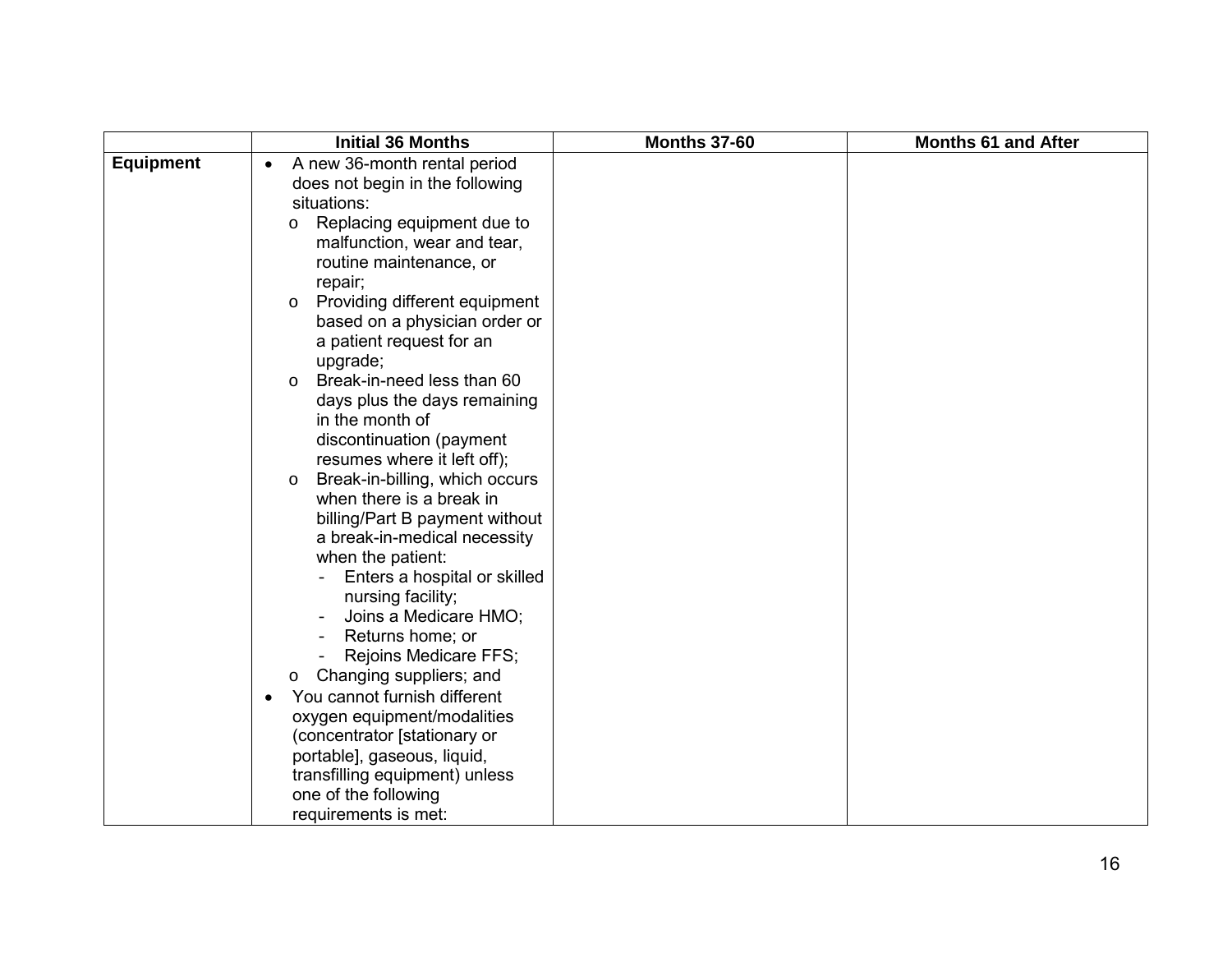|                           | <b>Initial 36 Months</b>                                                                                                                                                                                                                                                                                                                                                                                                                                                                                                                                                                                                                                                                                                                                                                                                                 | <b>Months 37-60</b>                                                                                                                                                                                                                                                                                                                                                                                                                                                                                                                                                                                                                                                                                                                                                 | <b>Months 61 and After</b>                                                                          |
|---------------------------|------------------------------------------------------------------------------------------------------------------------------------------------------------------------------------------------------------------------------------------------------------------------------------------------------------------------------------------------------------------------------------------------------------------------------------------------------------------------------------------------------------------------------------------------------------------------------------------------------------------------------------------------------------------------------------------------------------------------------------------------------------------------------------------------------------------------------------------|---------------------------------------------------------------------------------------------------------------------------------------------------------------------------------------------------------------------------------------------------------------------------------------------------------------------------------------------------------------------------------------------------------------------------------------------------------------------------------------------------------------------------------------------------------------------------------------------------------------------------------------------------------------------------------------------------------------------------------------------------------------------|-----------------------------------------------------------------------------------------------------|
| <b>Equipment</b>          | The supplier replaces the<br>$\circ$<br>equipment with the same or<br>an equivalent item;<br>The physician orders different<br>$\circ$<br>equipment;<br>The patient chooses to<br>$\circ$<br>receive an upgrade and signs<br>an ABN; or<br>CMS or the DME MAC<br>$\circ$<br>determine that a change in<br>equipment is warranted.                                                                                                                                                                                                                                                                                                                                                                                                                                                                                                        |                                                                                                                                                                                                                                                                                                                                                                                                                                                                                                                                                                                                                                                                                                                                                                     |                                                                                                     |
| Oxygen<br><b>Contents</b> | Payment for stationary and<br>$\bullet$<br>portable oxygen contents is<br>included in the FS allowance for<br>stationary equipment. No<br>payment will be made for oxygen<br>contents in a month in which<br>payment is made for stationary<br>equipment;<br>If the patient used stationary<br>$\bullet$<br>gaseous or liquid oxygen during<br>the 36th rental month, payment<br>for stationary contents begins<br>when the rental period for<br>stationary equipment ends;<br>If the patient used portable<br>$\bullet$<br>gaseous or liquid equipment<br>during the 36th rental month of<br>stationary equipment, payment<br>for portable contents begins<br>when the rental period for<br>stationary equipment ends. If the<br>patient began using portable<br>gaseous or liquid equipment after<br>starting on stationary equipment, | Refer to criteria in the Initial 36<br>$\bullet$<br>Months column as such criteria<br>remains in effect;<br>After the 36-month rental period,<br>$\bullet$<br>bill oxygen contents on the<br>anniversary date of oxygen<br>equipment billing (or DOS), in<br>quantities expected to last for<br>1 month:<br>Before dispensing refills, contact<br>the patient no sooner than 14<br>calendar days before delivery<br>date to:<br>Ensure that the refilled item<br>$\circ$<br>remains reasonable and<br>necessary;<br>Ensure that existing supplies<br>$\circ$<br>are approaching exhaustion;<br>and<br>Confirm any changes to the<br>$\circ$<br>order:<br>Contact the treating physician to<br>$\bullet$<br>verify that any changed or<br>atypical use is warranted; | Refer to criteria in the Months<br>$\bullet$<br>37-60 column as such criteria<br>remains in effect. |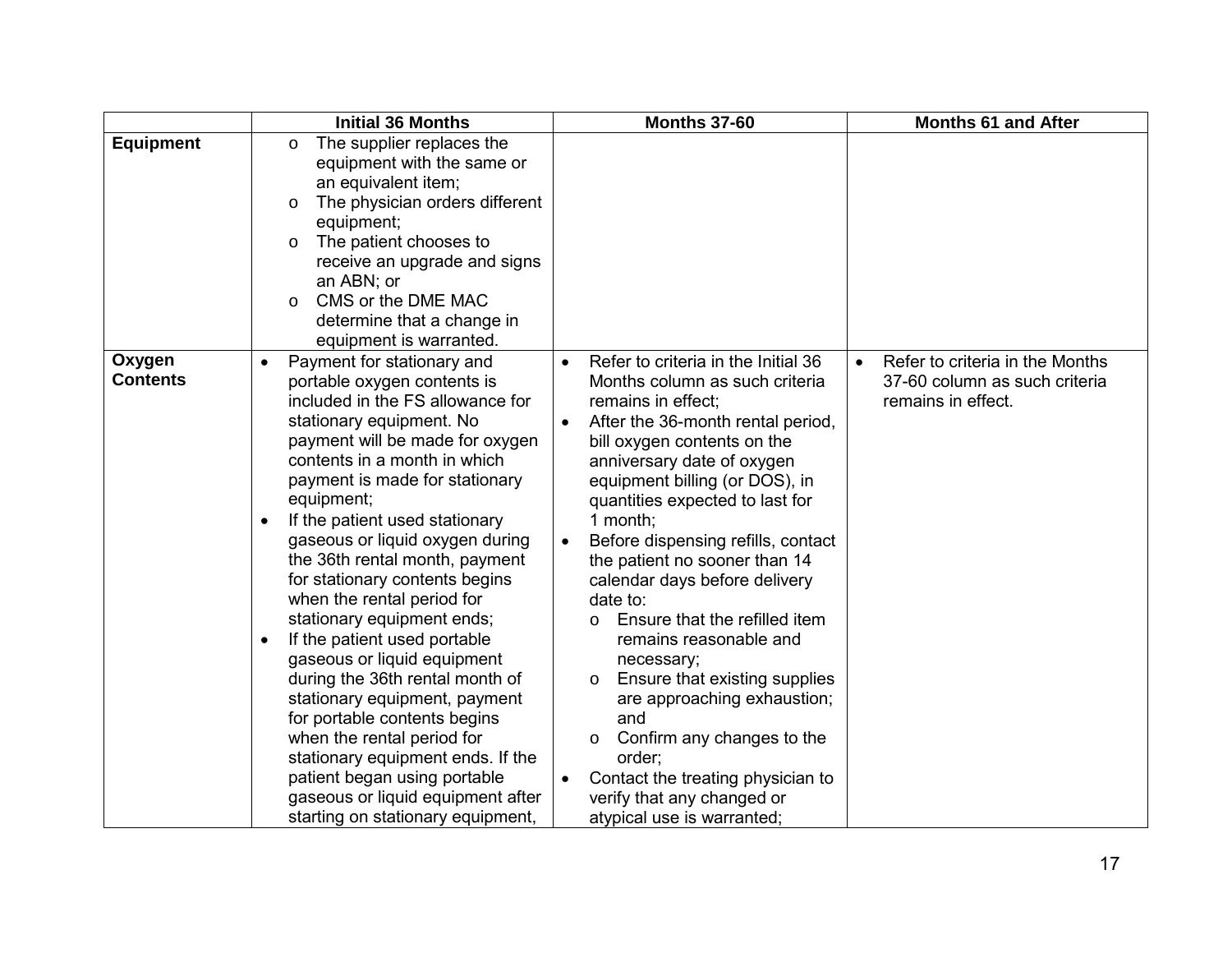|                           | <b>Initial 36 Months</b>                                                                                                                                                                                                                                                                                                                                                                                                                                                                                                                                                                                                                                                                                                                                                                                                                                                                                                                                                                                                                                                                                                               | <b>Months 37-60</b>                                                                                                                                                                                                                | <b>Months 61 and After</b> |
|---------------------------|----------------------------------------------------------------------------------------------------------------------------------------------------------------------------------------------------------------------------------------------------------------------------------------------------------------------------------------------------------------------------------------------------------------------------------------------------------------------------------------------------------------------------------------------------------------------------------------------------------------------------------------------------------------------------------------------------------------------------------------------------------------------------------------------------------------------------------------------------------------------------------------------------------------------------------------------------------------------------------------------------------------------------------------------------------------------------------------------------------------------------------------|------------------------------------------------------------------------------------------------------------------------------------------------------------------------------------------------------------------------------------|----------------------------|
| Oxygen<br><b>Contents</b> | payment for the portable<br>equipment will continue until the<br>end of the 36-month rental period<br>for that equipment;<br>If the patient used both stationary<br>$\bullet$<br>and portable gaseous equipment<br>or portable equipment during the<br>36th month of stationary<br>equipment, payment for both<br>stationary and portable contents<br>begins when the rental for<br>stationary equipment ends;<br>If the patient used only portable<br>$\bullet$<br>gaseous or liquid equipment and<br>not stationary equipment during<br>months 1-36 of portable<br>equipment rental, payment for<br>portable contents begins when<br>the portable equipment rental<br>period begins. If stationary<br>equipment is subsequently<br>added, separate payment for<br>portable contents ends since<br>payment for contents is included<br>in the payment for stationary<br>equipment;<br>Contents may be covered if the<br>$\bullet$<br>patient did not use gaseous or<br>liquid equipment (stationary or<br>portable) in the 36th month, but<br>was subsequently switched to<br>gaseous or liquid oxygen based<br>on a physician order; | Deliver refills in a quantity that<br>does not exceed the patient's<br>expected use, no sooner than<br>10 calendar days before end of<br>usage for current product; and<br>Obtain a delivery slip for the<br>actual delivery date. |                            |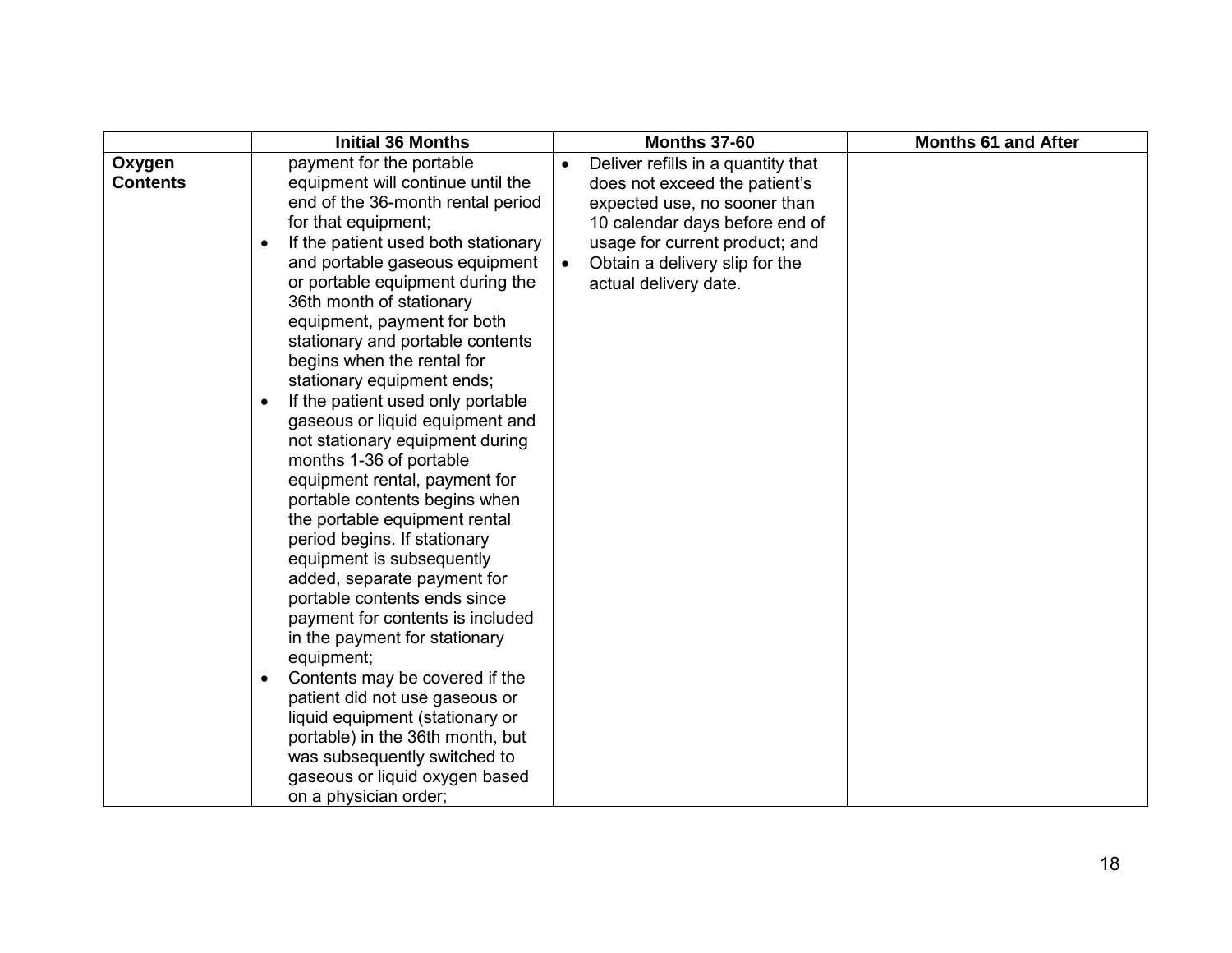|                                    | <b>Initial 36 Months</b>                                                                                                                                                                                                                                                                                                                                                                                                                                                                                                                                                                                                                                                                                                                                                  | <b>Months 37-60</b>                                                                                                                                                                                                                                                                                                                                                                                                   | <b>Months 61 and After</b>                                                                                                                                                                                                                                                                                                                                                                                           |
|------------------------------------|---------------------------------------------------------------------------------------------------------------------------------------------------------------------------------------------------------------------------------------------------------------------------------------------------------------------------------------------------------------------------------------------------------------------------------------------------------------------------------------------------------------------------------------------------------------------------------------------------------------------------------------------------------------------------------------------------------------------------------------------------------------------------|-----------------------------------------------------------------------------------------------------------------------------------------------------------------------------------------------------------------------------------------------------------------------------------------------------------------------------------------------------------------------------------------------------------------------|----------------------------------------------------------------------------------------------------------------------------------------------------------------------------------------------------------------------------------------------------------------------------------------------------------------------------------------------------------------------------------------------------------------------|
| Oxygen<br><b>Contents</b>          | When payment for content<br>$\bullet$<br>begins, payment will only be<br>made for portable liquid contents<br>if the patient has a stationary<br>concentrator, portable liquid<br>equipment, and a stationary liquid<br>tank to fill portable cylinders;<br>You must provide whatever<br>$\bullet$<br>quantity of oxygen contents are<br>needed for the patient's activities<br>both inside and outside the<br>home. Oxygen content payments<br>are the same for patients who<br>receive more than 4 LMP and<br>less than 1 LPM; and<br>A maximum or 3 months of<br>$\bullet$<br>oxygen contents may be<br>delivered at any one time. You<br>may bill no more than 1 unit of<br>service (UOS) for stationary<br>contents and/or 1 UOS for<br>portable contents per month. |                                                                                                                                                                                                                                                                                                                                                                                                                       |                                                                                                                                                                                                                                                                                                                                                                                                                      |
| <b>Maintenance</b><br>of Equipment | No separate payment is made for<br>$\bullet$<br>maintenance and servicing<br>$(M&S)$ .                                                                                                                                                                                                                                                                                                                                                                                                                                                                                                                                                                                                                                                                                    | If the patient used a stationary<br>$\bullet$<br>concentrator, portable<br>concentrator, or transfilling<br>equipment during the 36th rental<br>month, Medicare pays for an<br>M&S visit no more often than<br>every 6 months, beginning no<br>sooner than 6 months following<br>the end of the rental period. If<br>the equipment is covered under<br>a warranty that covers labor<br>related to routine/general M&S | If the patient elects not to replace<br>a concentrator or transfilling<br>equipment and you retain<br>ownership of the equipment, refer<br>to M&S criteria in the Months<br>37-60 column as such criteria<br>remains in effect; and<br>If the patient elects not to replace<br>$\bullet$<br>a concentrator or transfilling<br>equipment and if you transfer title<br>to the patient, Medicare does not<br>cover M&S. |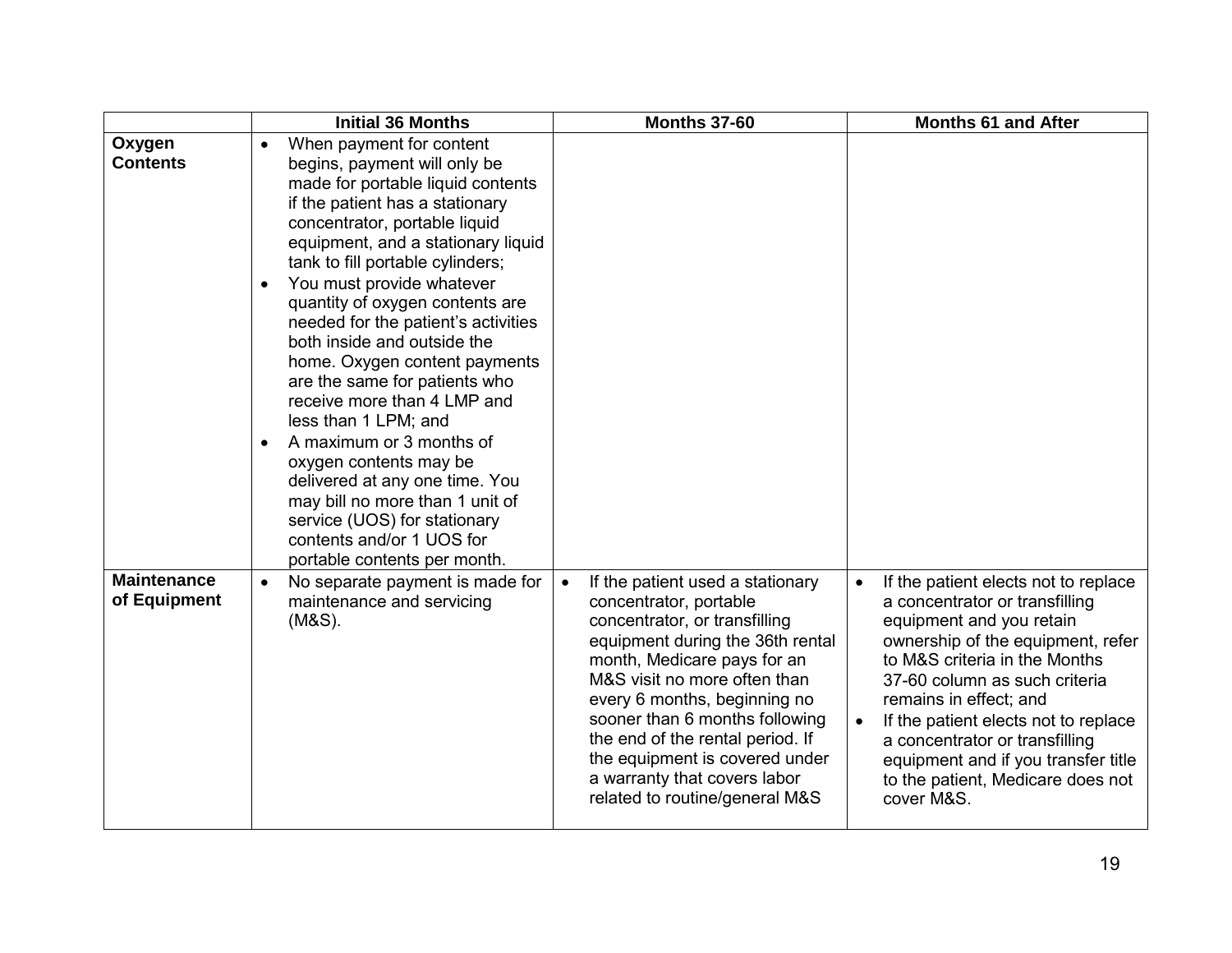|                                    | <b>Initial 36 Months</b>                                                                                                                                                                                                                                                                                                                                                                                                                                                                                                                                                                                                                                                                                                                                                                                                      | <b>Months 37-60</b>                                                                                                                                                                                                                                                                                                                                                                                       | <b>Months 61 and After</b>                                                                                                                                                                                                                                          |
|------------------------------------|-------------------------------------------------------------------------------------------------------------------------------------------------------------------------------------------------------------------------------------------------------------------------------------------------------------------------------------------------------------------------------------------------------------------------------------------------------------------------------------------------------------------------------------------------------------------------------------------------------------------------------------------------------------------------------------------------------------------------------------------------------------------------------------------------------------------------------|-----------------------------------------------------------------------------------------------------------------------------------------------------------------------------------------------------------------------------------------------------------------------------------------------------------------------------------------------------------------------------------------------------------|---------------------------------------------------------------------------------------------------------------------------------------------------------------------------------------------------------------------------------------------------------------------|
| <b>Maintenance</b><br>of Equipment |                                                                                                                                                                                                                                                                                                                                                                                                                                                                                                                                                                                                                                                                                                                                                                                                                               | (inspection, changing filters,<br>cleaning, and calibration),<br>payment for the first M&S visit<br>can be no sooner than 6 months<br>after the end of that warranty;<br>You must actually make a visit to<br>bill for the service. If you make<br>multiple M&S visits during a<br>6-month period, only one visit<br>will be paid; and<br>No M&S payment will be made<br>for gaseous or liquid equipment. |                                                                                                                                                                                                                                                                     |
| <b>Relocation</b><br>and Travel    | If the patient relocates outside<br>$\bullet$<br>your service area (either short-<br>term travel, extended temporary<br>relocation, or permanent<br>relocation), for the remainder of<br>the rental month for which you<br>bill, you must either furnish the<br>equipment and related<br>items/services yourself or make<br>arrangements with a different<br>supplier to provide the equipment<br>and related items/services;<br>For subsequent rental months<br>$\bullet$<br>that the patient is outside the<br>service area, you may either<br>provide the equipment and<br>items/services or assist the<br>patient in finding another supplier<br>in the new location;<br>You may not bill for or be<br>$\bullet$<br>reimbursed by Medicare if you do<br>not furnish the oxygen equipment<br>or have not made arrangements | If the patient relocates outside<br>$\bullet$<br>your service area, you must<br>either furnish the equipment and<br>related items/services yourself<br>or make arrangements with a<br>different supplier to provide the<br>equipment and related<br>items/services.                                                                                                                                       | If the patient relocates outside<br>$\bullet$<br>your service area, you must<br>either furnish the equipment and<br>related items/services yourself or<br>make arrangements with a<br>different supplier to provide the<br>equipment and related<br>items/services. |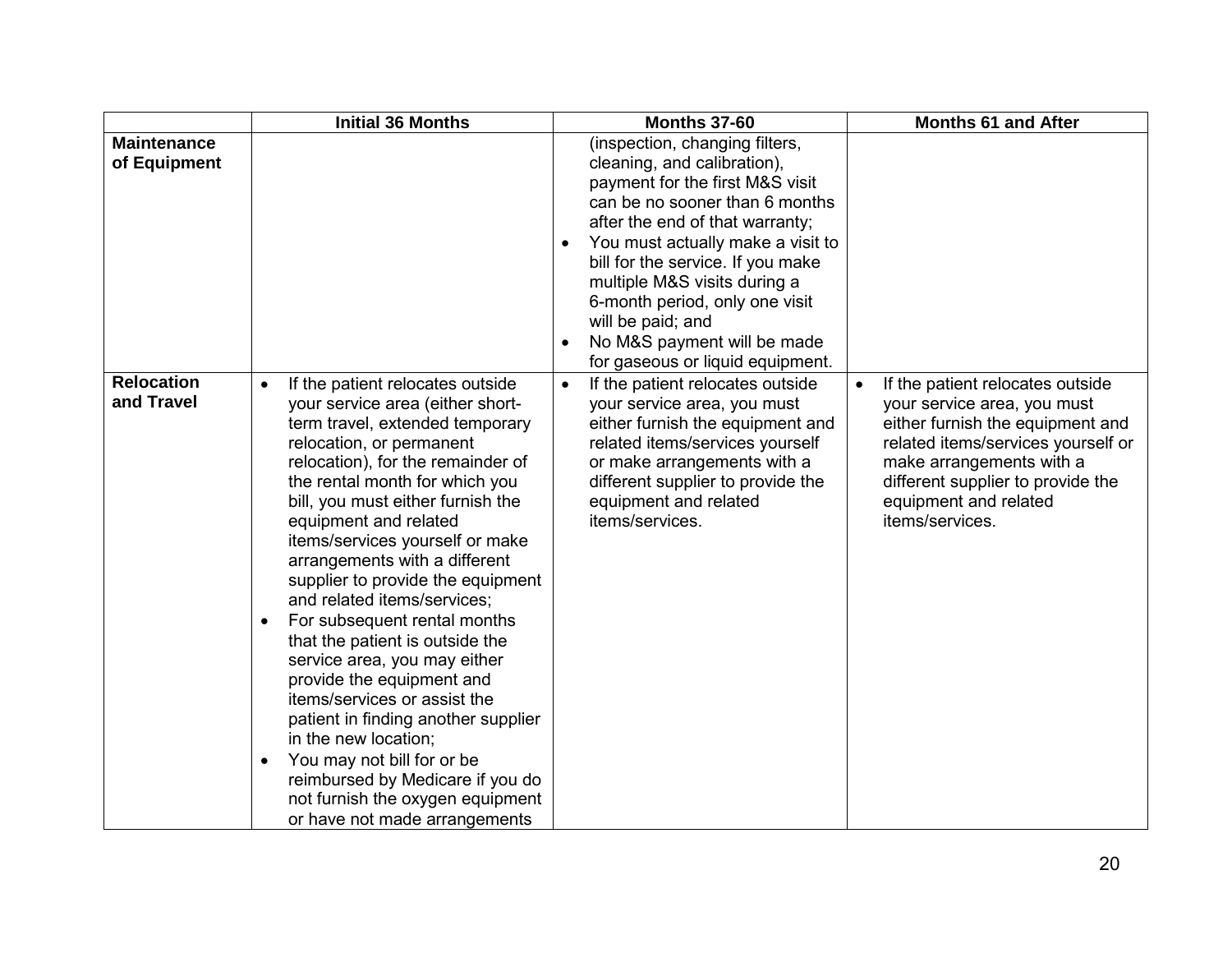|                   | Initial 36 Months                                                                                                                             | <b>Months 37-60</b> | <b>Months 61 and After</b> |
|-------------------|-----------------------------------------------------------------------------------------------------------------------------------------------|---------------------|----------------------------|
| <b>Relocation</b> | with a different supplier to furnish                                                                                                          |                     |                            |
| and Travel        | the equipment on the anniversary<br>billing date; and<br>Medicare pays only one supplier<br>to furnish oxygen during any one<br>rental month. |                     |                            |

### **THE ABN**

Suppliers must give written notice to a FFS Medicare patient before furnishing items or equipment that are usually covered by Medicare but are not expected to be paid in a specific instance, for certain reasons such as lack of medical necessity. The ABN, Form CMS-R-131, is approved for this purpose. DME suppliers have additional requirements for issuance of an ABN. For more information about the additional requirements DME suppliers must meet for issuance of an ABN, refer to Chapter 30, Section 50, of the "Medicare Claims Processing Manual" located at [http://www.cms.gov/Regulations-and-](http://www.cms.gov/Regulations-and-Guidance/Guidance/Manuals/Downloads/clm104c30.pdf)[Guidance/Guidance/Manuals/Downloads/clm104c30.pdf](http://www.cms.gov/Regulations-and-Guidance/Guidance/Manuals/Downloads/clm104c30.pdf) on the CMS website.

The ABN allows the patient to make an informed decision about whether or not to get the item or service that may not be covered and accept financial responsibility if Medicare does not pay. If the patient does not get written notice when it is required, he or she may not be held financially liable if Medicare denies payment. If you properly notify the patient that the item or service may not be covered and the patient agrees to pay, you may seek payment from the patient. You must keep a copy of the ABN in the medical record, and give the patient a copy.

You are not required to notify the patient before you provide an item or service that Medicare never covers or is not a Medicare benefit. You may, however, choose to issue a voluntary ABN or a similar notice as a courtesy to alert the patient about his or her forthcoming financial liability. When you issue the ABN as a voluntary notice, it has no effect on financial liability, and the patient is not required to check an option box or sign the notice.

## **OXYGEN EQUIPMENT, ITEMS, AND SERVICES THAT ARE NOT COVERED**

The following oxygen equipment, items, and services are not covered as DME under the Medicare Program:

- Accessories, maintenance, and repairs of patient-owned oxygen;
- Oximeters and replacement probes;
- Oxygen items or services furnished or used outside the United States and its territories;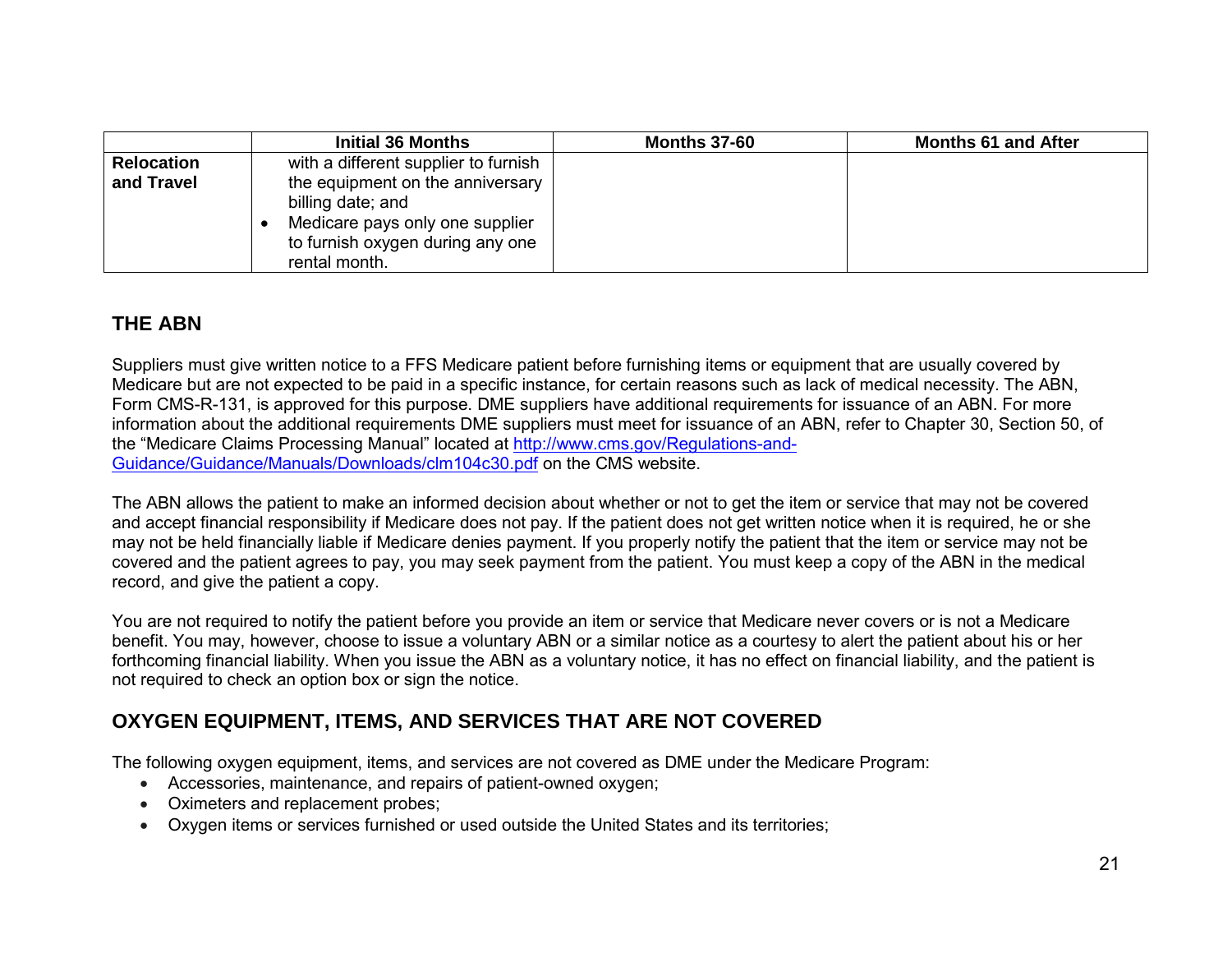- Oxygen services furnished by an airline; and
- Respiratory therapist services.

## **PAYMENT FOR OXYGEN ITEMS AND EQUIPMENT**

The supplier is paid for oxygen items and equipment for home use as follows:

- The Part B DMEPOS FS Payment is based on a comprehensive list of covered items and equipment and their payment rates for the patient who does not live in a competitive bidding area (CBA);
- The DMEPOS Competitive Bidding Program The patient who resides in a DMEPOS CBA may obtain replacement of both the stationary and portable oxygen systems only from a contract supplier who has a competitive bidding contract for the CBA in which the patient permanently resides; or
- The Regional Home Health Intermediary (RHHI) For a home health patient, the Home Health Agency and supplier may submit claims to the RHHI.

As of January 1, 2011, if the patient resides in the CBA, a grandfathered supplier for oxygen and other grandfathered equipment suppliers cannot furnish replacement equipment once the end date of the RUL of stationary equipment is reached. If the grandfathered supplier changes to a contract supplier for the current round of the competitive bidding program, it may continue to furnish oxygen equipment that has not yet reached the 36-month rental cap. For more information about grandfathered supplier requirements, refer to the Medicare Learning Network® (MLN) publication titled "The Durable Medical Equipment, Prosthetics, Orthotics, and Supplies (DMEPOS) Competitive Bidding Program Grandfathering Requirements for Non-Contract Suppliers" located [http://www.cms.gov/Outreach-and-Education/Medicare-Learning-Network-](http://www.cms.gov/Outreach-and-Education/Medicare-Learning-Network-MLN/MLNProducts/downloads/DME_Grandfathering_Factsheet_ICN900923.pdf)

[MLN/MLNProducts/downloads/DME\\_Grandfathering\\_Factsheet\\_ICN900923.pdf](http://www.cms.gov/Outreach-and-Education/Medicare-Learning-Network-MLN/MLNProducts/downloads/DME_Grandfathering_Factsheet_ICN900923.pdf) on the CMS website.

Medicare payment for oxygen equipment is limited to 36 monthly rental payments. Payment for accessories (such as cannulas and tubing), delivery back-up equipment, maintenance, and repairs is included in the rental amount for stationary oxygen equipment. Payment for oxygen contents during the equipment's 36-month rental period is included in the payment for the stationary equipment. A portable oxygen equipment add-on is payable when portable oxygen is prescribed and determined to be medically necessary in accordance with Medicare coverage requirements. After the 36th month of rental, separate payment may be made for stationary and portable oxygen contents.

Payment for stationary equipment is increased for patients who require greater than 4 LPM of oxygen flow and is decreased for patients who require less than 1 LPM. If a patient qualifies for additional payment for greater than 4 LPM of oxygen and also meets the requirements for portable oxygen, payment will be made for the stationary system at the higher allowance, but payment will not be made for the portable system. In this situation, if both a stationary system and a portable system are billed for the same rental month, the portable oxygen system will be denied as not separately payable.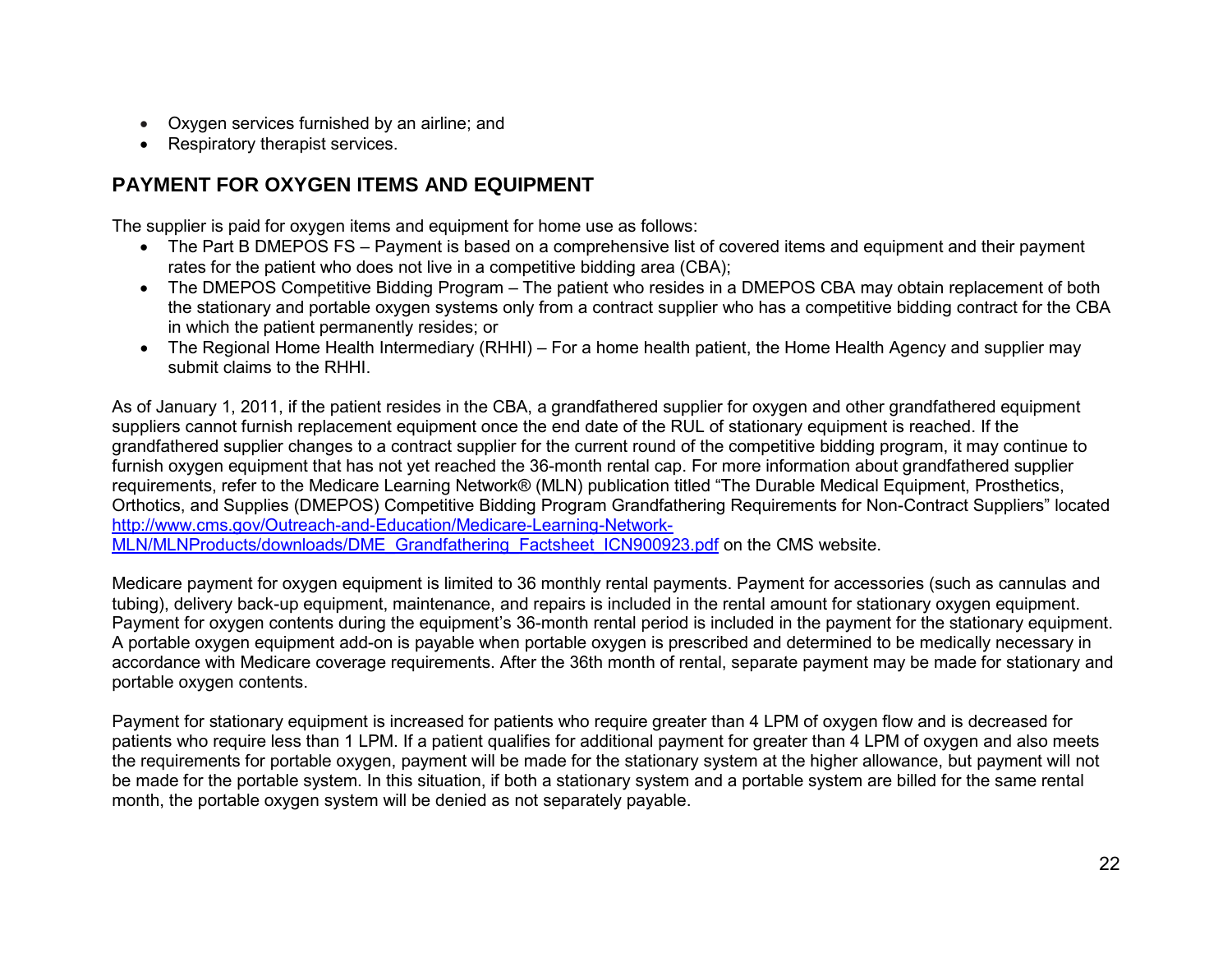### **BILLING AND CODING GUIDELINES**

Before submitting a claim for home oxygen therapy items and equipment, the supplier must have the following on file:

- A verbal order, if applicable;
- A WOPD;
- A CMN for Oxygen;
- An ABN, if applicable;
- Patient authorization;
- Proof of delivery; and
- Information required for the use of specific modifiers or attestation statements.

The DOS on the claim must not precede the Initial Date on the CMN for Oxygen or the start date on the WOPD. To ensure that an item is still medically necessary, the DOS must be within 3 months of the Initial Date on the CMN for Oxygen or within 3 months of when the treating physician signed and dated the WOPD or CMN.

The chart below provides home oxygen Healthcare Common Procedure Coding System (HCPCS) codes, descriptions, and coding and billing information.

| .<br><b>HCPCS Code</b> | <b>Description</b>                        | <b>Coding and Billing Information</b>                                                                                                                                                    |
|------------------------|-------------------------------------------|------------------------------------------------------------------------------------------------------------------------------------------------------------------------------------------|
| E1390                  | Oxygen concentrator, single delivery port | <b>Stationary Oxygen Equipment and Oxygen</b>                                                                                                                                            |
|                        |                                           | To denote adjustments in the LPM of oxygen:<br>Use modifier QE if the prescribed flow rate is less than 1 LPM; and<br>Use modifier QG if the prescribed flow rate is greater than 4 LPM. |
|                        |                                           | Do not use modifiers with codes for portable systems or oxygen<br>contents.                                                                                                              |

#### **Home Oxygen HCPCS Codes, Descriptions, and Coding and Billing Information**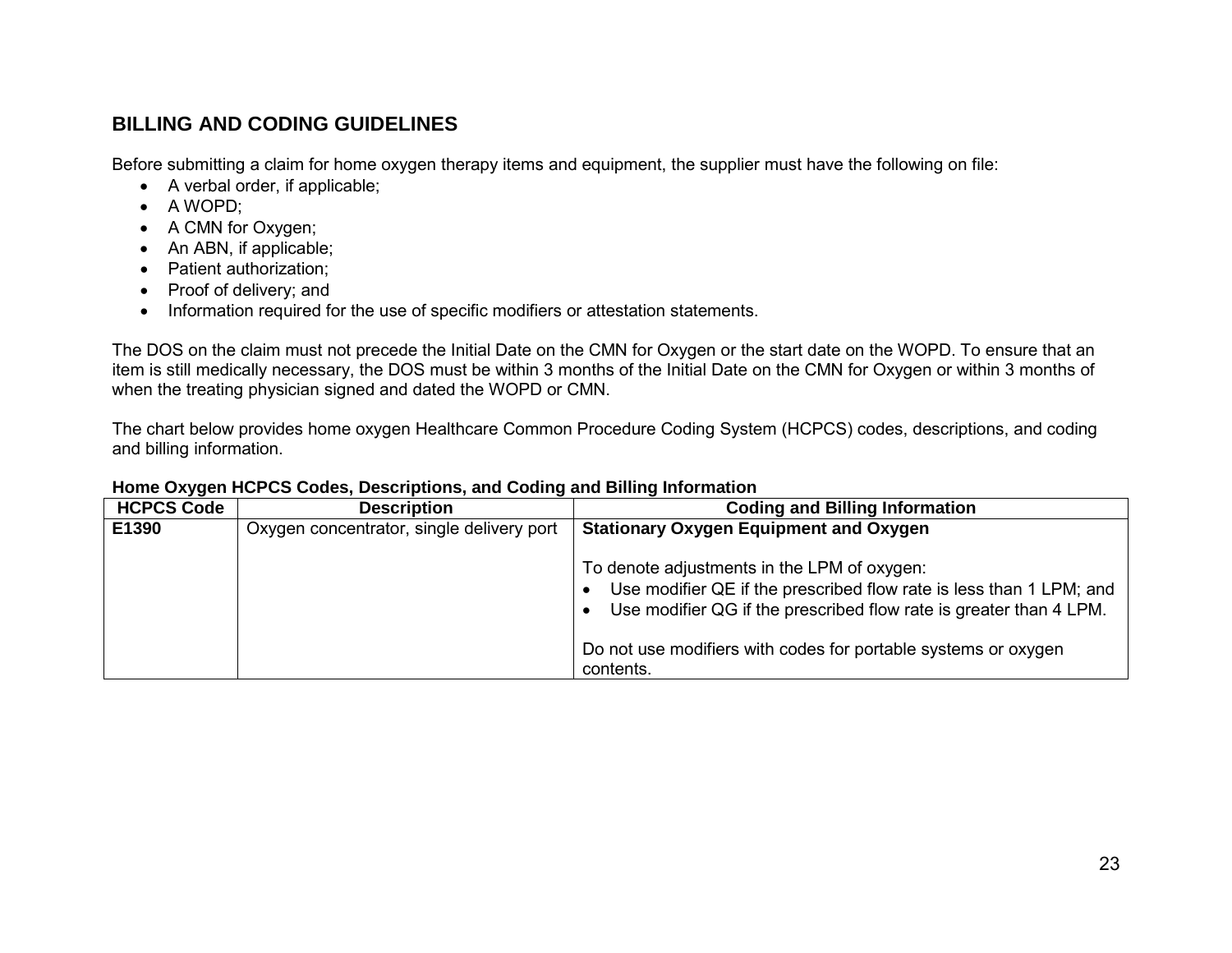| <b>HCPCS Code</b> | <b>Description</b>                                                                                                                          | <b>Coding and Billing Information</b>                                                                                                                                                |
|-------------------|---------------------------------------------------------------------------------------------------------------------------------------------|--------------------------------------------------------------------------------------------------------------------------------------------------------------------------------------|
| E1391             | Oxygen concentrator, dual delivery port                                                                                                     | <b>Stationary Oxygen Equipment and Oxygen</b>                                                                                                                                        |
|                   |                                                                                                                                             | When used by two patients, use code to bill for only one patient.                                                                                                                    |
|                   |                                                                                                                                             | To denote adjustments in the LPM of oxygen:                                                                                                                                          |
|                   |                                                                                                                                             | Use modifier QE if the prescribed flow rate is less than 1 LPM; and                                                                                                                  |
|                   |                                                                                                                                             | Use modifier QG if the prescribed flow rate is greater than 4 LPM.                                                                                                                   |
|                   |                                                                                                                                             | Do not use modifiers with codes for portable systems or oxygen<br>contents.                                                                                                          |
| E1392             | Portable oxygen concentrator, rental                                                                                                        | <b>Oxygen Generating Portable Equipment (OGPE)</b>                                                                                                                                   |
|                   |                                                                                                                                             | If all required criteria are met and concentrator is also capable of<br>functioning as a stationary concentrator operating 24 hours a day,<br>7 days per week, bill with code E1390. |
| E1405             | Oxygen and water vapor enriching system<br>with heated delivery                                                                             | Use code to bill for products for which written coding verification is<br>received from the Pricing, Data Analysis and Coding (PDAC)<br>Contractor.                                  |
| E1406             | Oxygen and water vapor enriching system<br>without heated delivery                                                                          | Use code to bill for products for which written coding verification is<br>received from the PDAC Contractor.                                                                         |
| E0424             | Stationary compressed gaseous oxygen<br>system, rental; includes container,                                                                 | <b>Stationary Oxygen Equipment and Oxygen</b>                                                                                                                                        |
|                   | contents, regulator, flowmeter, humidifier,                                                                                                 | To denote adjustments in the LPM of oxygen:                                                                                                                                          |
|                   | nebulizer, cannula or mask, and tubing                                                                                                      | Use modifier QE if the prescribed flow rate is less than 1 LPM; and<br>$\bullet$                                                                                                     |
|                   |                                                                                                                                             | Use modifier QG if the prescribed flow rate is greater than 4 LPM.<br>$\bullet$                                                                                                      |
|                   |                                                                                                                                             | Do not use modifiers with codes for portable systems or oxygen                                                                                                                       |
|                   |                                                                                                                                             | contents.                                                                                                                                                                            |
| E0431             | Portable gaseous oxygen system, rental;<br>includes portable container, regulator,<br>flowmeter, humidifier, cannula or mask,<br>and tubing | <b>Portable Oxygen Equipment</b>                                                                                                                                                     |
|                   |                                                                                                                                             |                                                                                                                                                                                      |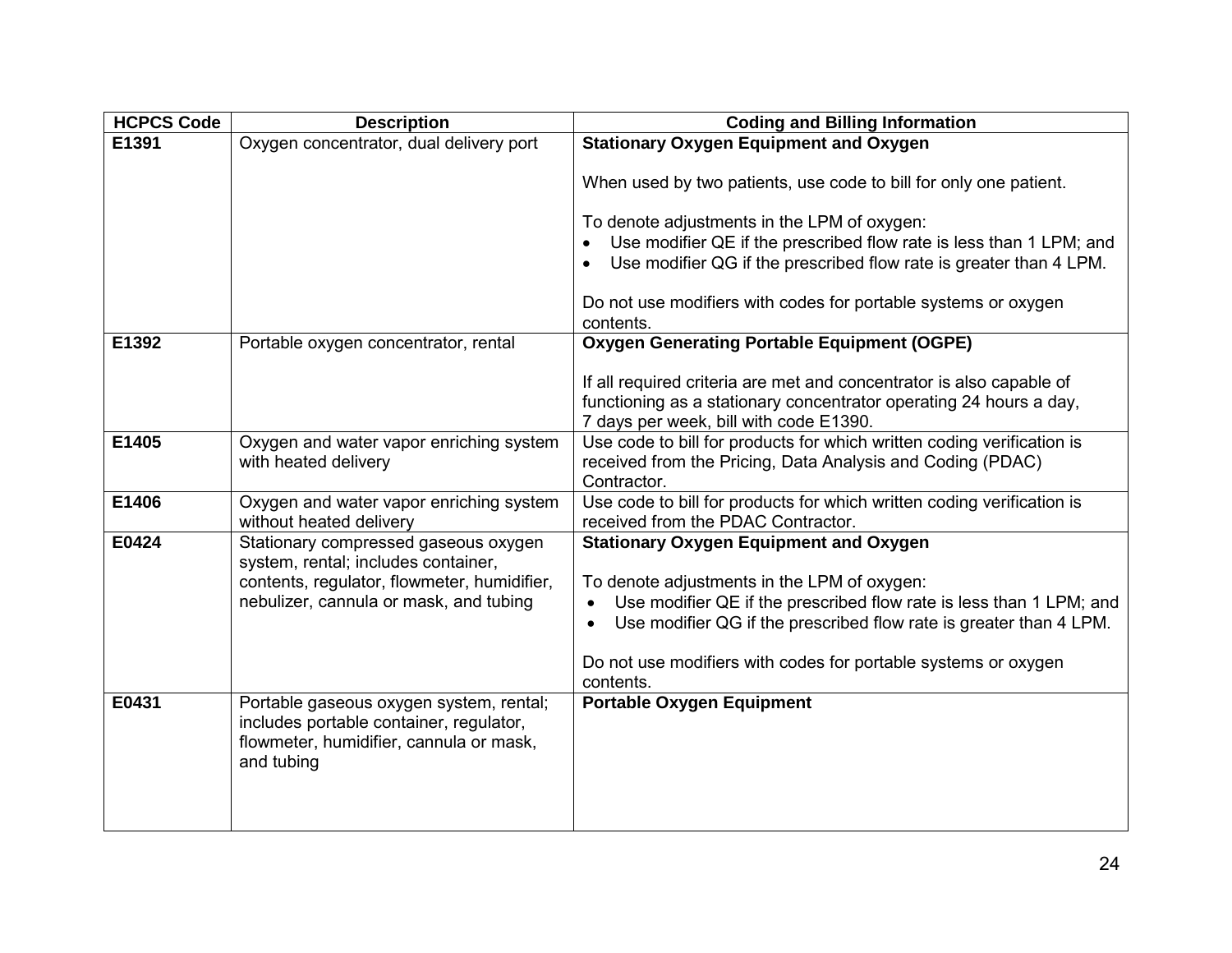| <b>HCPCS Code</b> | <b>Description</b>                                                                                                                                                                                                                                                      | <b>Coding and Billing Information</b>                                                                                                                                                                                                                                                                |
|-------------------|-------------------------------------------------------------------------------------------------------------------------------------------------------------------------------------------------------------------------------------------------------------------------|------------------------------------------------------------------------------------------------------------------------------------------------------------------------------------------------------------------------------------------------------------------------------------------------------|
| E0433             | Portable liquid oxygen system, rental;<br>home liquefier used to fill portable liquid<br>oxygen containers, includes portable<br>containers, regulator, flowmeter,<br>humidifier, cannula or mask and tubing,<br>with or without supply reservoir and<br>contents gauge | <b>OGPE</b><br>May be integrated into stationary concentrator or a separate<br>component.<br>Do not use with code E0434.                                                                                                                                                                             |
| E0434             | Portable liquid oxygen system, rental;<br>includes portable container, supply<br>reservoir, humidifier, flowmeter, refill<br>adaptor, contents gauge, cannula or mask,<br>and tubing                                                                                    | <b>Portable Oxygen Equipment</b>                                                                                                                                                                                                                                                                     |
| E0439             | Stationary liquid oxygen system, rental;<br>includes container, contents, regulator,<br>flowmeter, humidifier, nebulizer, cannula<br>or mask, and tubing                                                                                                                | <b>Stationary Oxygen Equipment and Oxygen</b><br>To denote adjustments in the LPM of oxygen:<br>$QE - If the prescribed flow rate is less than 1 LPM; and$<br>QF - If the prescribed flow rate is greater than 4 LPM.<br>Do not use modifiers with codes for portable systems or oxygen<br>contents. |
| E0441             | Stationary oxygen contents, gaseous,<br>1 month's supply = $1$ unit                                                                                                                                                                                                     | Code represents furnishing oxygen contents for 1 month.                                                                                                                                                                                                                                              |
| E0442             | Stationary oxygen contents, liquid,<br>1 month's supply = $1$ unit                                                                                                                                                                                                      | Code represents furnishing oxygen contents for 1 month.                                                                                                                                                                                                                                              |
| E0443             | Portable oxygen contents, gaseous,<br>1 month's supply = $1$ unit                                                                                                                                                                                                       | Code represents furnishing oxygen contents for 1 month.                                                                                                                                                                                                                                              |
| E0444             | Portable oxygen contents, liquid,<br>1 month's supply = $1$ unit                                                                                                                                                                                                        | Code represents furnishing oxygen contents for 1 month.                                                                                                                                                                                                                                              |
| K0738             | Portable gaseous oxygen system, rental;<br>home compressor used to fill portable<br>oxygen cylinders; includes portable<br>containers, regulator, flowmeter,<br>humidifier, cannula or mask, and tubing                                                                 | <b>OGPE</b><br>May be integrated into stationary concentrator or a separate<br>component.<br>Do not use with code E0431.                                                                                                                                                                             |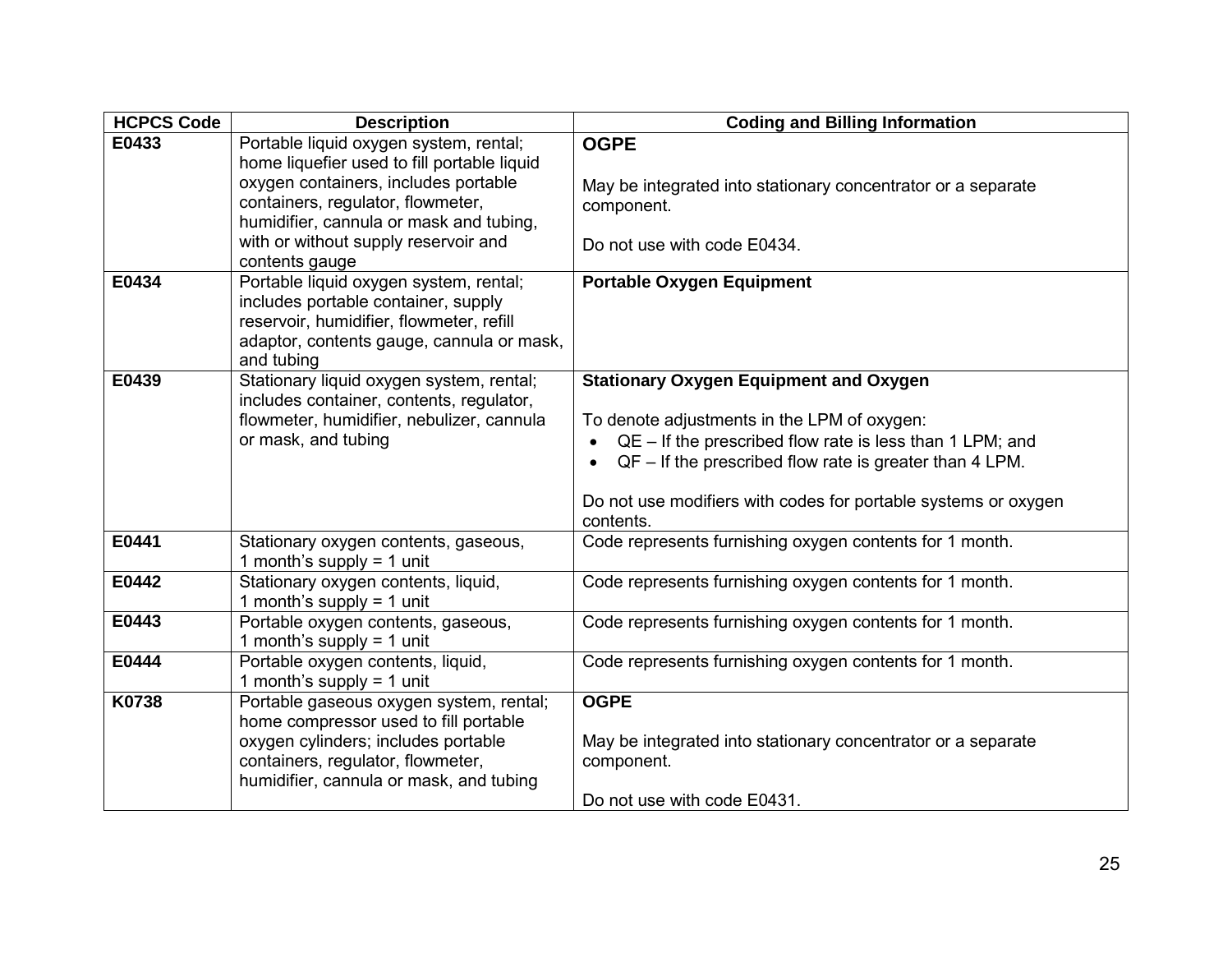# **RESOURCES**

The chart below provides resources for home oxygen therapy.

| For More Information About                          | <b>Resource</b>                                                                                                                                                                                                               |
|-----------------------------------------------------|-------------------------------------------------------------------------------------------------------------------------------------------------------------------------------------------------------------------------------|
| <b>Home Oxygen Therapy</b>                          | Oxygen and Oxygen Equipment Local Coverage Determinations located at<br>http://www.cms.gov/medicare-coverage-database/overview-and-quick-search.aspx<br>on the CMS website                                                    |
|                                                     | Chapter 15 of the "Medicare Benefit Policy Manual" (Publication 100-02) located at<br>http://www.cms.gov/Regulations-and-<br>Guidance/Guidance/Manuals/Downloads/bp102c15.pdf on the CMS website                              |
|                                                     | Chapter 1 of the "Medicare National Coverage Determinations (NCD) Manual"<br>(Publication 100-03) located at http://www.cms.gov/Regulations-and-<br>Guidance/Guidance/Manuals/Downloads/ncd103c1 Part1.pdf on the CMS website |
|                                                     | Chapter 20 of the "Medicare Claims Processing Manual" (Publication 100-04)<br>located at http://www.cms.gov/Regulations-and-<br>Guidance/Guidance/Manuals/Downloads/clm104c20.pdf on the CMS website                          |
| <b>Documentation Requirements</b>                   | Chapter 5 of the "Medicare Program Integrity Manual" (Publication 100-08) located<br>at http://www.cms.gov/Regulations-and-<br>Guidance/Guidance/Manuals/Downloads/pim83c05.pdf on the CMS website                            |
|                                                     | Chapter 6 of the "Medicare Program Integrity Manual" (Publication 100-08) located<br>at http://www.cms.gov/Regulations-and-<br>Guidance/Guidance/Manuals/Downloads/pim83c06.pdf on the CMS website                            |
| <b>Advance Beneficiary Notice of</b><br>Noncoverage | http://www.cms.gov/Medicare/Medicare-General-Information/BNI/ABN.html on the<br><b>CMS</b> website                                                                                                                            |
| <b>DMEPOS Fee Schedule</b>                          | http://www.cms.gov/Medicare/Medicare-Fee-for-Service-<br>Payment/DMEPOSFeeSched/DMEPOS-Fee-Schedule.html on the CMS website                                                                                                   |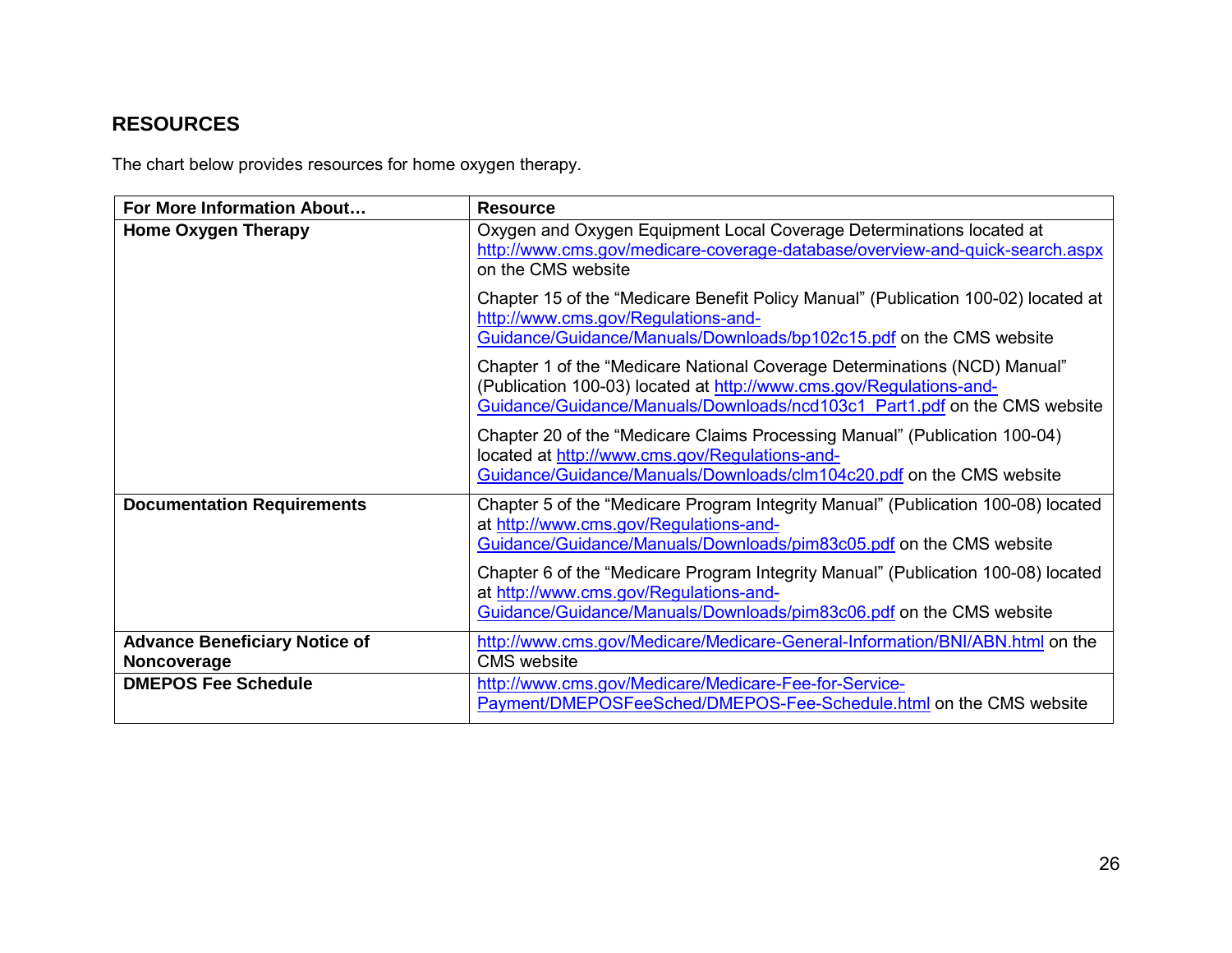| For More Information About                                    | <b>Resource</b>                                                                                                                                                                                                                                                                                                                               |
|---------------------------------------------------------------|-----------------------------------------------------------------------------------------------------------------------------------------------------------------------------------------------------------------------------------------------------------------------------------------------------------------------------------------------|
| <b>DMEPOS Competitive Bidding</b>                             | http://www.cms.gov/Medicare/Medicare-Fee-for-Service-<br>Payment/DMEPOSCompetitiveBid/index.html on the CMS website                                                                                                                                                                                                                           |
|                                                               | MLN publication titled "The Durable Medical Equipment, Prosthetics, Orthotics,<br>and Supplies (DMEPOS) Competitive Bidding Program - A Better Way to Pay for<br>Medical Equipment" located at http://www.cms.gov/Outreach-and-<br>Education/Medicare-Learning-Network-<br>MLN/MLNProducts/Downloads/DMEPOSCompBidProg.pdf on the CMS website |
| <b>Home Health</b>                                            | http://www.cms.gov/Medicare/Medicare-Fee-for-Service-<br>Payment/HomeHealthPPS on the CMS website                                                                                                                                                                                                                                             |
|                                                               | Chapter 10 of the "Medicare Claims Processing Manual" (Publication 100-04)<br>located at http://www.cms.gov/Regulations-and-<br>Guidance/Guidance/Manuals/Downloads/clm104c10.pdf on the CMS website                                                                                                                                          |
| <b>Durable Medical Equipment Medicare</b>                     | http://www.cms.gov/Research-Statistics-Data-and-Systems/Monitoring-                                                                                                                                                                                                                                                                           |
| <b>Administrative Contractor Contact</b>                      | Programs/Medicare-FFS-Compliance-Programs/Review-Contractor-Directory-                                                                                                                                                                                                                                                                        |
| <b>Information</b>                                            | Interactive-Map/index.html on the CMS website                                                                                                                                                                                                                                                                                                 |
| <b>Pricing, Data Analysis and Coding</b><br><b>Contractor</b> | https://www.dmepdac.com on the Noridian Healthcare Systems website                                                                                                                                                                                                                                                                            |
| <b>All Available MLN Products</b>                             | "MLN Catalog" located at http://www.cms.gov/Outreach-and-Education/Medicare-<br>Learning-Network-MLN/MLNProducts/Downloads/MLNCatalog.pdf on the CMS<br>website                                                                                                                                                                               |
| <b>Provider-Specific Medicare Information</b>                 | MLN publication titled "MLN Guided Pathways: Provider Specific Medicare<br>Resources" located at http://www.cms.gov/Outreach-and-Education/Medicare-<br><b>Learning-Network-</b><br>MLN/MLNEdWebGuide/Downloads/Guided Pathways Provider Specific Booklet.<br>pdf on the CMS website                                                          |
| <b>Medicare Information for Patients</b>                      | http://www.medicare.gov on the CMS website                                                                                                                                                                                                                                                                                                    |